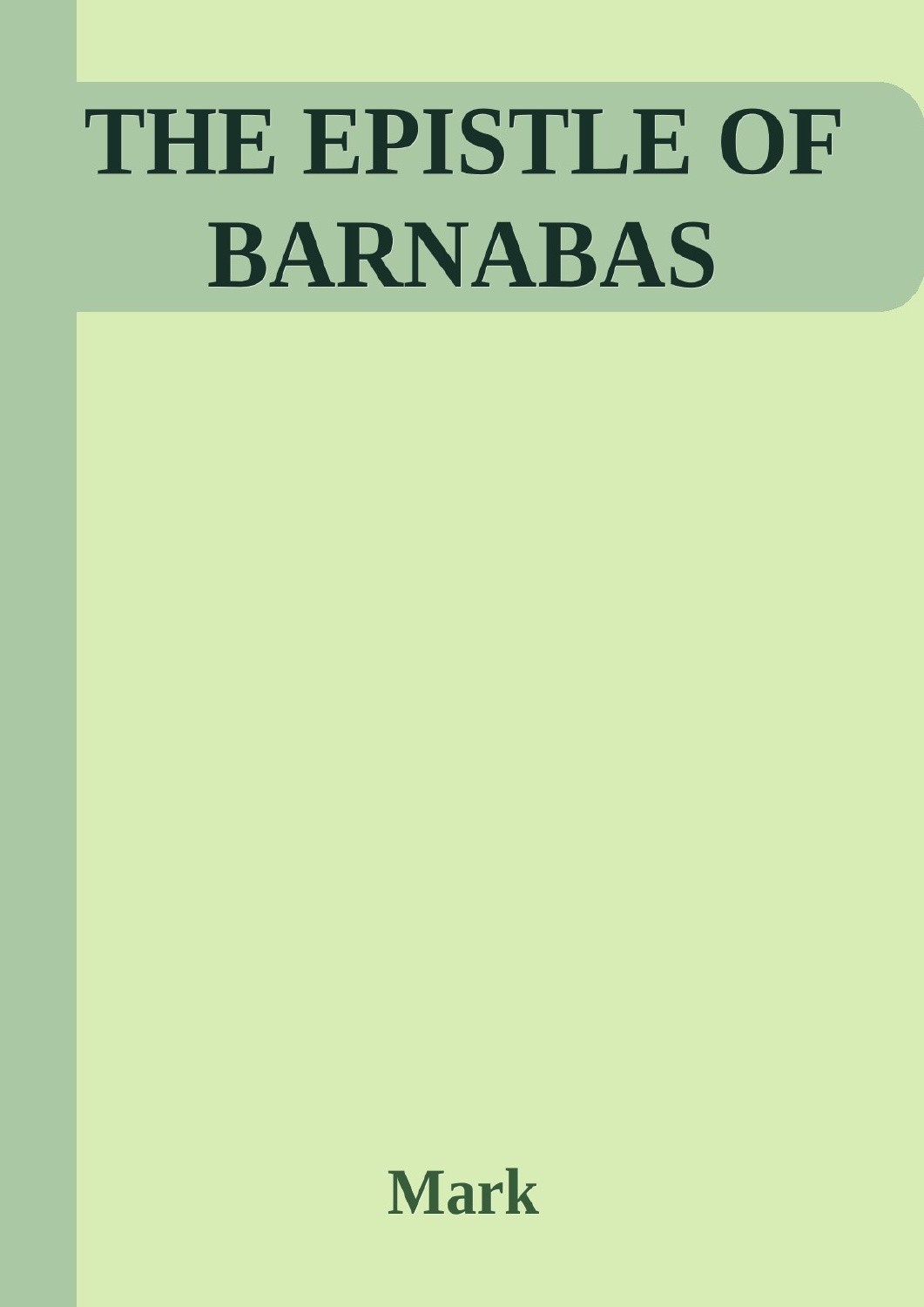#### **THE EPISTLE OF BARNABAS**

### **CONTENTS**

Chap. I. --After The Salutation, The Writer Declares That He Would [Communicate](#page-2-0) To His Brethren Something Of That Which He Had Himself Received.

[Chap.II--The](#page-2-1) Jewish Sacrifices Are Now Abolished.

Chap. III. --The Fasts Of The Jews Are Not True Fasts, Nor [Acceptable](#page-3-0) To God.

Chap.IV. [--Antichrist](#page-4-0) Is At Hand: Let Us Therefore Avoid Jewish Errors.

Chap. V. --The New Covenant, Founded On The Sufferings Of Christ, Tends To Our Salvation, But To The Jews' [Destruction.](#page-5-0)

Chap. VI. --The Sufferings Of Christ, And The New Covenant, Were [Announced](#page-6-0) By The Prophets.

Chap. VII. [--Fasting,](#page-8-0) And The Goat Sent Away, Were Types Of Christ.

Chap. VIII. --The Red Heifer A Type Of [Christ.](#page-9-0)

Chap. IX. --The Spiritual Meaning Of [Circumcision.](#page-9-1)

Chap. X. --Spiritual [Significance](#page-10-0) Of The Precepts Of Moses Respecting Different Kinds Of Food.

Chap. XI. --Baptism And The Cross Prefigured In The Old [Testament.](#page-12-0)

Chap. XII. --The Cross Of Christ Frequently [Announced](#page-13-0) In The Old Testament.

Chap. XIII. [--Christians,](#page-14-0) And Not Jews, The Heirs Of The Covenant.

Chap. XIV. --The Lord Hath Given Us The [Testament](#page-15-0) Which Moses Received And Broke.

Chap. XV. --The False And The True [Sabbath.](#page-16-0)

Chap. XVI. --The [Spiritual](#page-16-1) Temple Of God.

Chap. XVII. [--Conclusion](#page-18-0) Of The First Part Of The Epistle.

Chap. XVIII. [--Second](#page-19-0) Part Of The Epistle.- The Two Ways.

[Chap.](#page-19-1) XIX. --The Way Of Light.

Chap. XX. --The Way Of [Darkness.](#page-20-0)

Chap. XXI. [--Conclusion.](#page-21-0)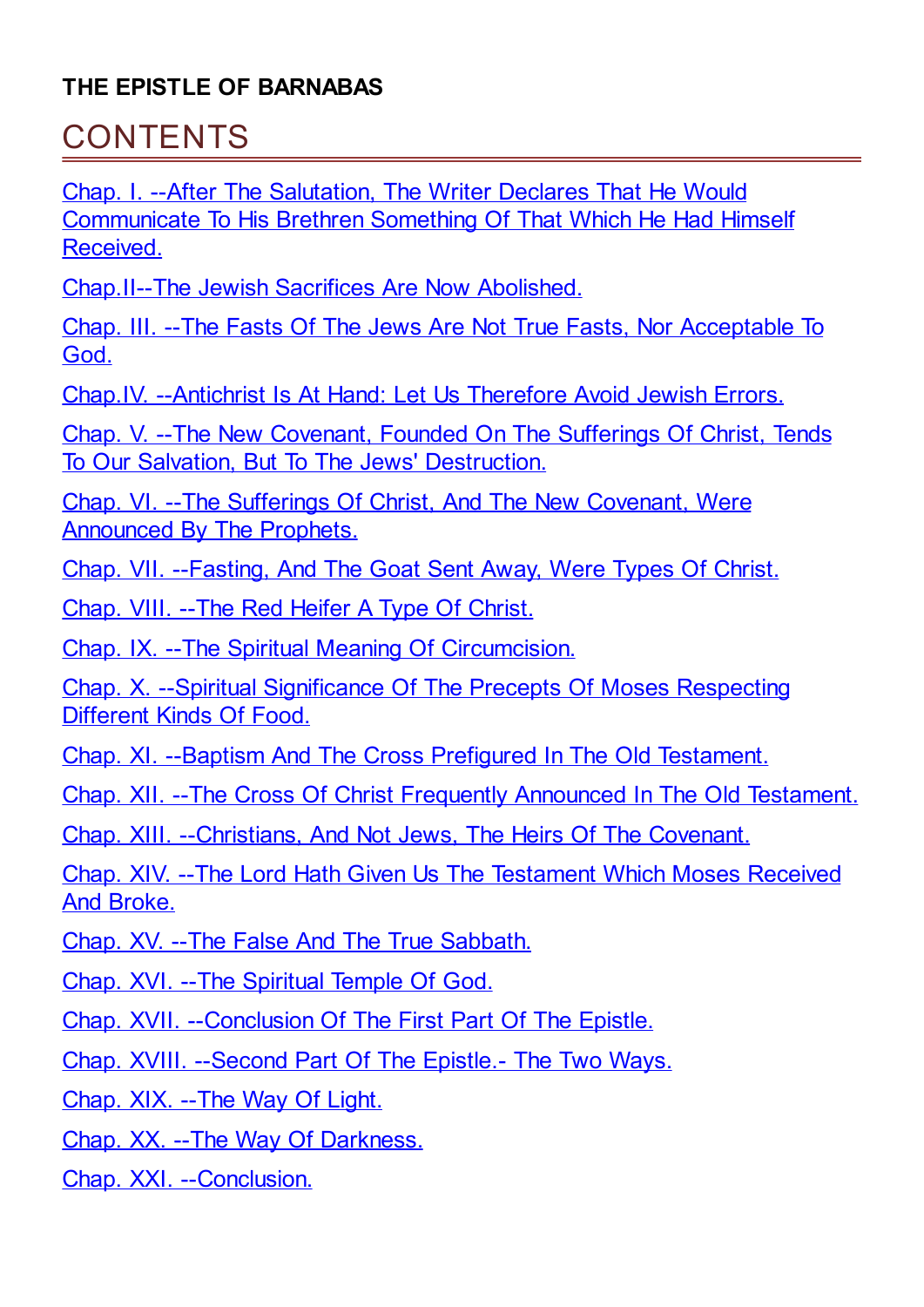#### <span id="page-2-0"></span>CHAP. I. --AFTER THE SALUTATION, THE WRITER DECLARES THAT HE WOULD COMMUNICATE TO HIS BRETHREN SOMETHING OF THAT WHICH HE HAD HIMSELF RECEIVED.

All hail, ye sons and daughters, in the name of our Lord Jesus Christ, who loved us in peace.

Seeing that the divine fruits of righteousness abound among you, I rejoice exceedingly and above measure in your happy and honoured spirits, because ye have with such effect received the engrafted spiritual gift. Wherefore also I inwardly rejoice the more, hoping to be saved, because I truly perceive in you the Spirit poured forth from the rich Lord s of love. Your greatly desired appearance has thus filled me with astonishment over you. I am therefore persuaded of this, and fully convinced in my own mind, that since I began to speak among you I understand many things, because the Lord hath accompanied me in the way of righteousness. I am also on this account bound by the strictest obligation to love you above my own soul, because great are the faith and love dwelling in you, while you hope for the life, which He has promised. Considering this, therefore, that if I should take the trouble to communicate to you some portion of what I have myself received, it will prove to me a sufficient reward that I minister to such spirits, I have hastened briefly to write unto you, in order that, along with your faith, ye might have perfect knowledge. The doctrines of the Lord, then, are three: the hope of life, the beginning and the completion of it. For the Lord hath made known to us by the prophets both the things which are past and present, giving us also the firstfruits of the knowledge of things to come, which things as we see accomplished, one by one, we ought with the greater richness of faith and elevation of spirit to draw near to Him with reverence. I then, not as your teacher, but as one of yourselves, will set forth a few things by which in present circumstances ye may be rendered the more joyful.

# <span id="page-2-1"></span>CHAP.II--THE JEWISH SACRIFICES ARE NOW ABOLISHED.

Since, therefore, the days are evil, and Satan possesses the power of this world, we ought to give heed to ourselves, and diligently inquire into the ordinances of the Lord. Fear and patience, then, are helpers of our faith; and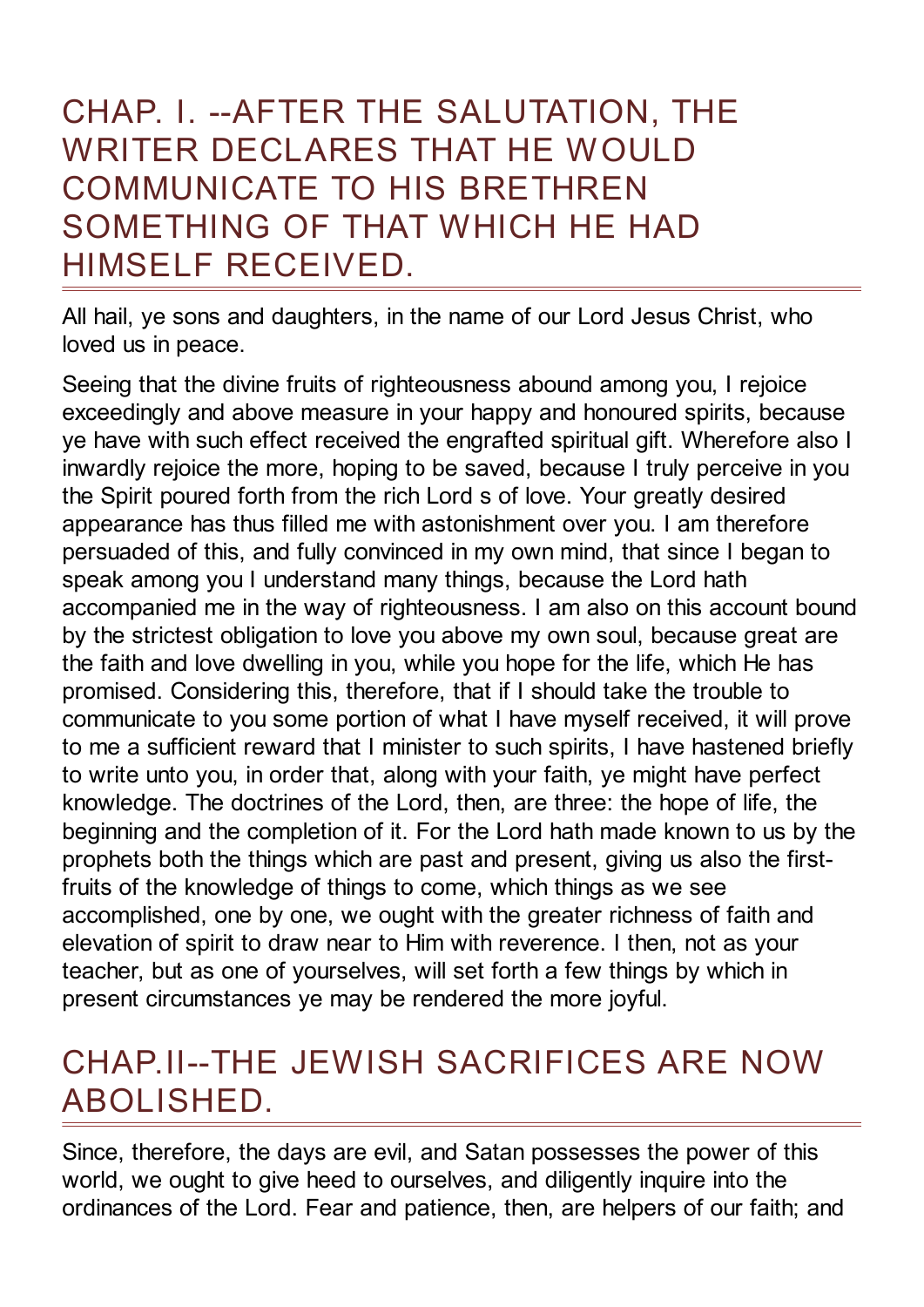long-suffering and continence are things, which fight on our side. While these remain pure in what respects the Lord, Wisdom, Understanding, Science, and Knowledge rejoice along with them. For He hath revealed to us by all the prophets that He needs neither sacrifices, nor burnt offerings, nor oblations, saying thus, "What is the multitude of your sacrifices unto Me, said the Lord? I am full of burnt-offerings, and desire not the fat of lambs, and the blood of bulls and goats, not when ye come to appear before Me: for who hath required these things at your hands? Tread no more my courts, not though ye bring with you fine flour. Incense is a vain abomination unto me, and your new moons and Sabbaths I cannot endure." He has therefore abolished these things, that the new law of our Lord Jesus Christ, which is without the yoke of necessity, might have a human oblation. And again He says to them, "Did I command your fathers, when they went out from the land of Egypt, to offer unto me burnt-offerings and sacrifices? But this rather I commanded them, Let no one of you cherish any evil in his heart against his neighbour, and love not an oath of falsehood." We ought therefore, being possessed of understanding, to perceive the gracious intention of our Father; for He speaks to us, desirous that we, not going astray like them, should ask how we may approach Him. To us, then, He declares, "A sacrifice [pleasing] to God is a broken spirit; a smell of sweet savour to the Lord is a heart that glorified Him that made it." We ought therefore, brethren, carefully to inquire concerning our salvation, lest the wicked one, having made his entrance by deceit, should huff us forth from our [true] life.

# <span id="page-3-0"></span>CHAP. III. --THE FASTS OF THE JEWS ARE NOT TRUE FASTS, NOR ACCEPTABLE TO GOD.

He says then to them again concerning these things, "Why do ye fast to Me as on this day, said the Lord, that your voice should be heard with a cry? I have not chosen this fast, said the Lord, that a man should humble his soul. Nor, though ye bend your neck like a ring, and put upon you sackcloth and ashes, will ye call it an acceptable fast." To us He said, "Behold, this is the fast that I have chosen, said the Lord, not that a man should humble his soul, but that he should loose every band of iniquity, untie the fastenings of harsh agreements, restore to liberty them that are bruised, tear in pieces every unjust engagement, feed the hungry with thy bread, clothe the naked when thou see him, bring the homeless into thy house, not despise the humble if thou behold him, and not [turn away] from the members of thine own family. Then shall thy dawn break forth, and thy healing shall quickly spring up, and righteousness shall go forth before thee, and the glory of God shall encompass thee; and then thou shalt call, and God shall hear thee; whilst thou art yet speaking, He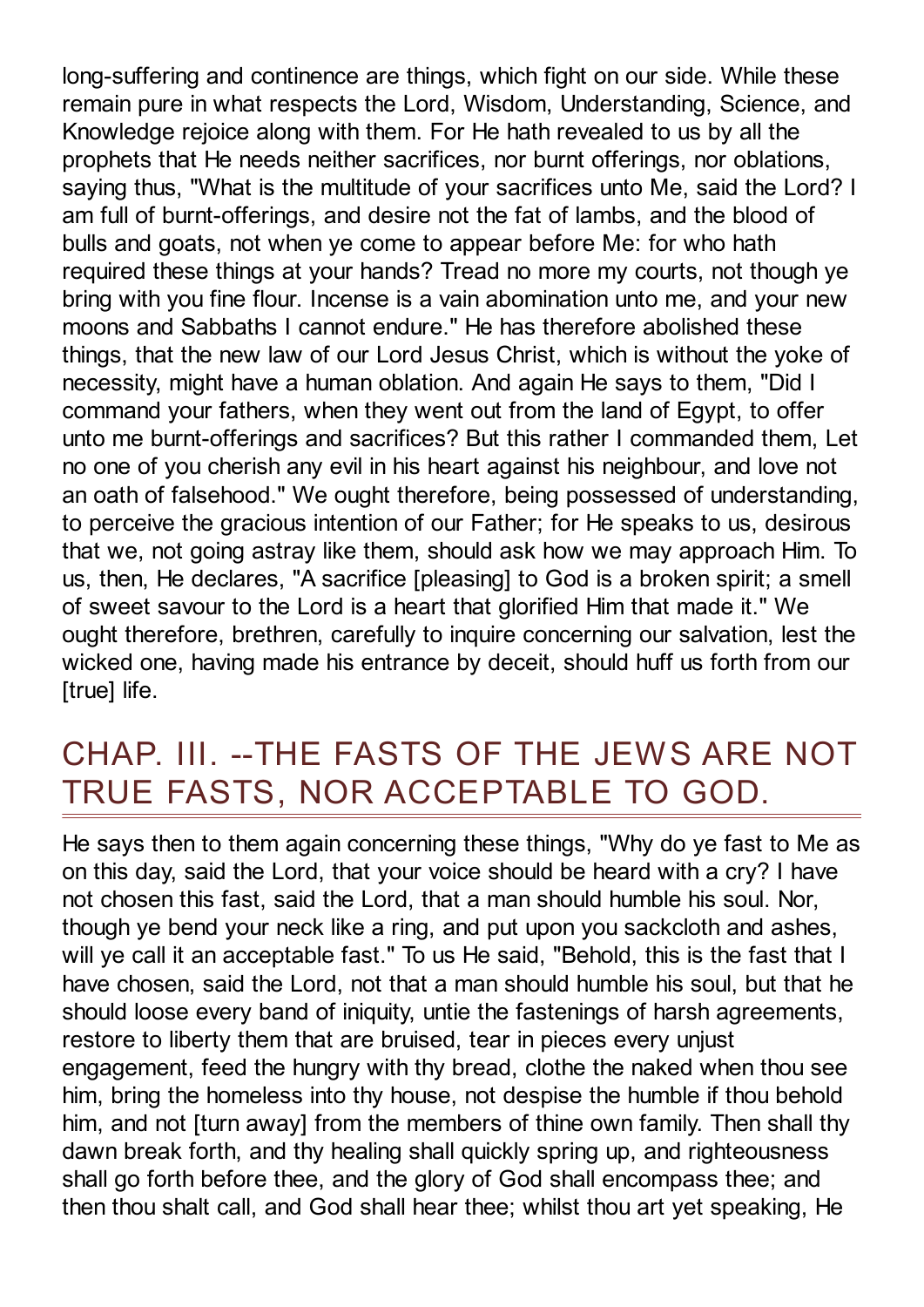shall say, Behold, I am with thee; if thou take away from thee the chain [binding others], and the stretching forth of the hands [to sweat falsely], and words of murmuring, and give cheerfully thy bread to the hungry, and show compassion to the soul that has been humbled." To this end, therefore, brethren, He is long-suffering, foreseeing how the people whom He has prepared shall with guilelessness believe in His Beloved. For He revealed all these things to us beforehand, that we should not rush forward as rash acceptors of their laws.

#### <span id="page-4-0"></span>CHAP.IV. --ANTICHRIST IS AT HAND: LET US THEREFORE AVOID JEWISH ERRORS.

It therefore behoves us, who inquire much concerning events at hand, to search diligently into those things, which are able to save us. Let us then utterly flee from all the works of iniquity, lest these should take hold of us; and let us hate the error of the present time, that we may set our love on the world to come: let us not give loose reins to our soul, that it should have power to run with sinners and the wicked, lest we become like them. The final stumbling-block (or source of danger) approaches, concerning which it is written, as Enoch says, "For this end the Lord has cut short the times and the days, that His Beloved may hasten; and He will come to the inheritance." And the prophet also speaks thus: "Ten kingdoms shall reign upon the earth, and a little king shall rise up after them, who shall subdue under one three of the kings. In like manner Daniel says concerning the same, "And I beheld the fourth beast, wicked and powerful, and more savage than all the beasts of the earth, and how from it sprang up ten horns, and out of them a little budding horn, and how it subdued under one three of the great horns." Ye ought therefore to understand. And this also I further beg of you, as being one of you, and loving you both individually and collectively more than my own soul, to take heed now to yourselves, and not to be like some, adding largely to your sins, and saying, "The covenant is both theirs and ours." But they thus finally lost it, after Moses had already received it. For the Scripture said, "And Moses was fasting in the mount forty days and forty nights, and received the covenant from the Lord, tables of stone written with the finger of the hand of the Lord;" but turning away to idols, they lost it. For the Lord speaks thus to Moses: "Moses go down quickly; for the people whom thou hast brought out of the land of Egypt have transgressed." And Moses understood [the meaning of God], and cast the two tables out of his hands; and their covenant was broken, in order that the covenant of the beloved Jesus might be sealed upon our heart, in the hope which flows from believing in Him. Now, being desirous to write many things to you, not as your teacher, but as become one who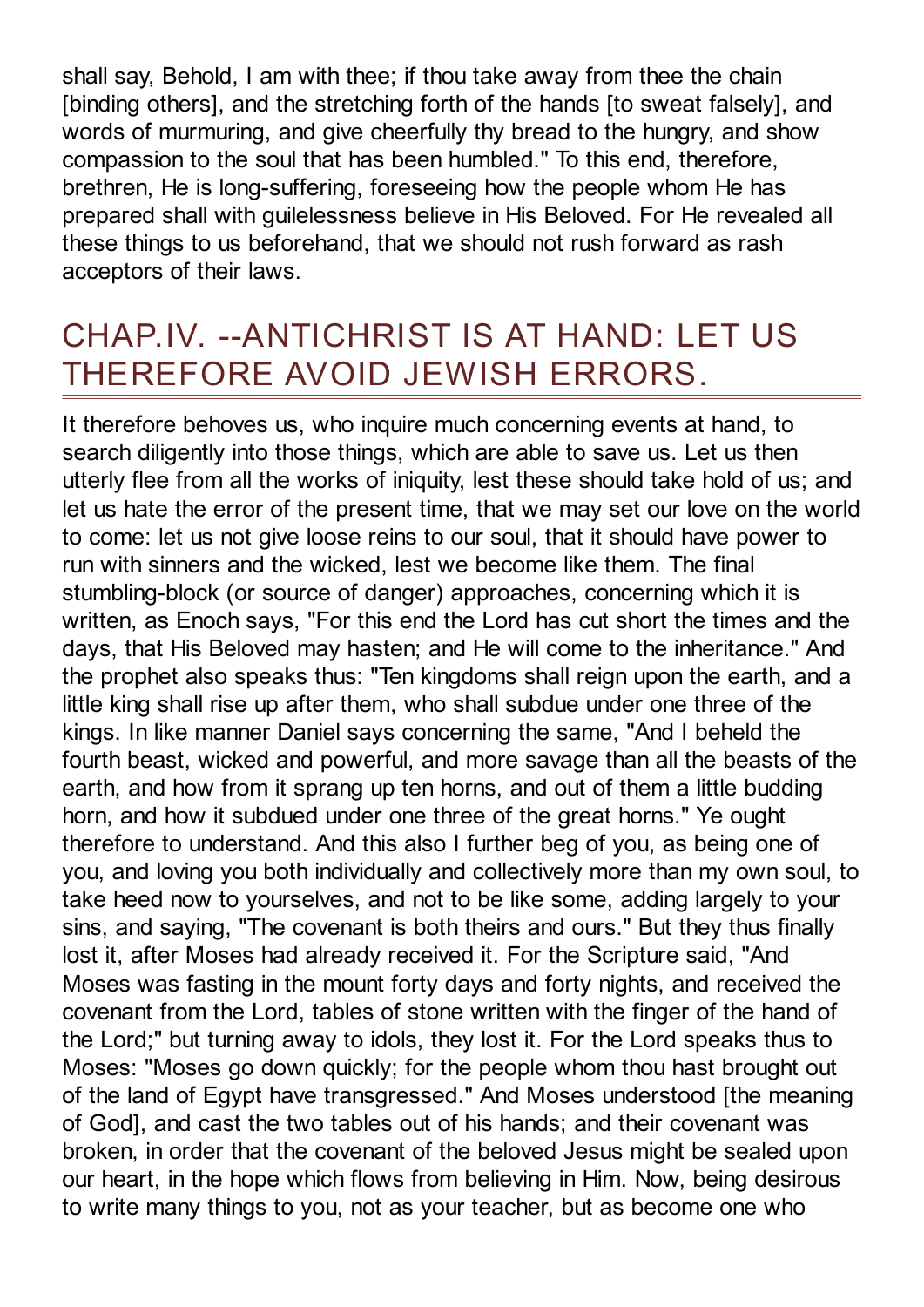loves you, I have taken care not to fail to write to you from what I myself possess, with a view to your purification. We take earnest heed in these last days; for the whole [past] time of your faith will profit you nothing, unless now in this wicked time we also withstand coming sources of danger, as become the sons of God. That the Black One may find no means of entrance, let us flee from every vanity, let us utterly hate the works of the way of wickedness. Do not, by retiring apart, live a solitary life, as if you were already [fully] justified; but coming together in one place, make common inquiry concerning what tends to your general welfare. For the Scripture said, "Woe to them who are wise to themselves, and prudent in their own sight!" Let us be spiritually minded: let us be a perfect temple to God. As much as in us lies, let us meditate upon the fear of God, and let us keep His commandments, that we may rejoice in His ordinances. The Lord will judge the world without respect of persons. Each will receive as he has done: if he is righteous, his righteousness will precede him; if he is wicked, the reward of wickedness is before him. Take heed, lest resting at our ease, as those who are the called [of God], we should fall asleep in our sins, and the wicked prince, acquiring power over us, should thrust us away from the kingdom of the Lord. And all the more attend to this, my brethren, when ye reflect and behold, that after so great signs and wonders were wrought in Israel, they were thus [at length] abandoned. Let us beware lest we be found [fulfilling that saying], as it is written, "Many are called, but few are chosen."

#### <span id="page-5-0"></span>CHAP. V. --THE NEW COVENANT, FOUNDED ON THE SUFFERINGS OF CHRIST, TENDS TO OUR SALVATION, BUT TO THE JEWS' DESTRUCTION.

For to this end the Lord endured to deliver up His flesh to corruption, that we might be sanctified through the remission of sins, which is effected by His blood of sprinkling. For it is written concerning Him, partly with reference to Israel, and partly to us; and [the Scripture] said thus: "He was wounded for our transgressions, and braised for our iniquities: with His stripes we are healed. He was brought as a sheep to the slaughter, and as a lamb which is dumb before its shearer." Therefore we ought to be deeply grateful to the Lord, because He has both made known to us things that are past, and hath given us wisdom concerning things present, and hath not left us without understanding in regard to things, which are to come. Now, the Scripture said, "Not unjustly are the nets spread out for birds." This means that the man perishes justly, who, having knowledge of the way of righteousness, rushes off into the way of darkness. And further, my brethren: if the Lord endured to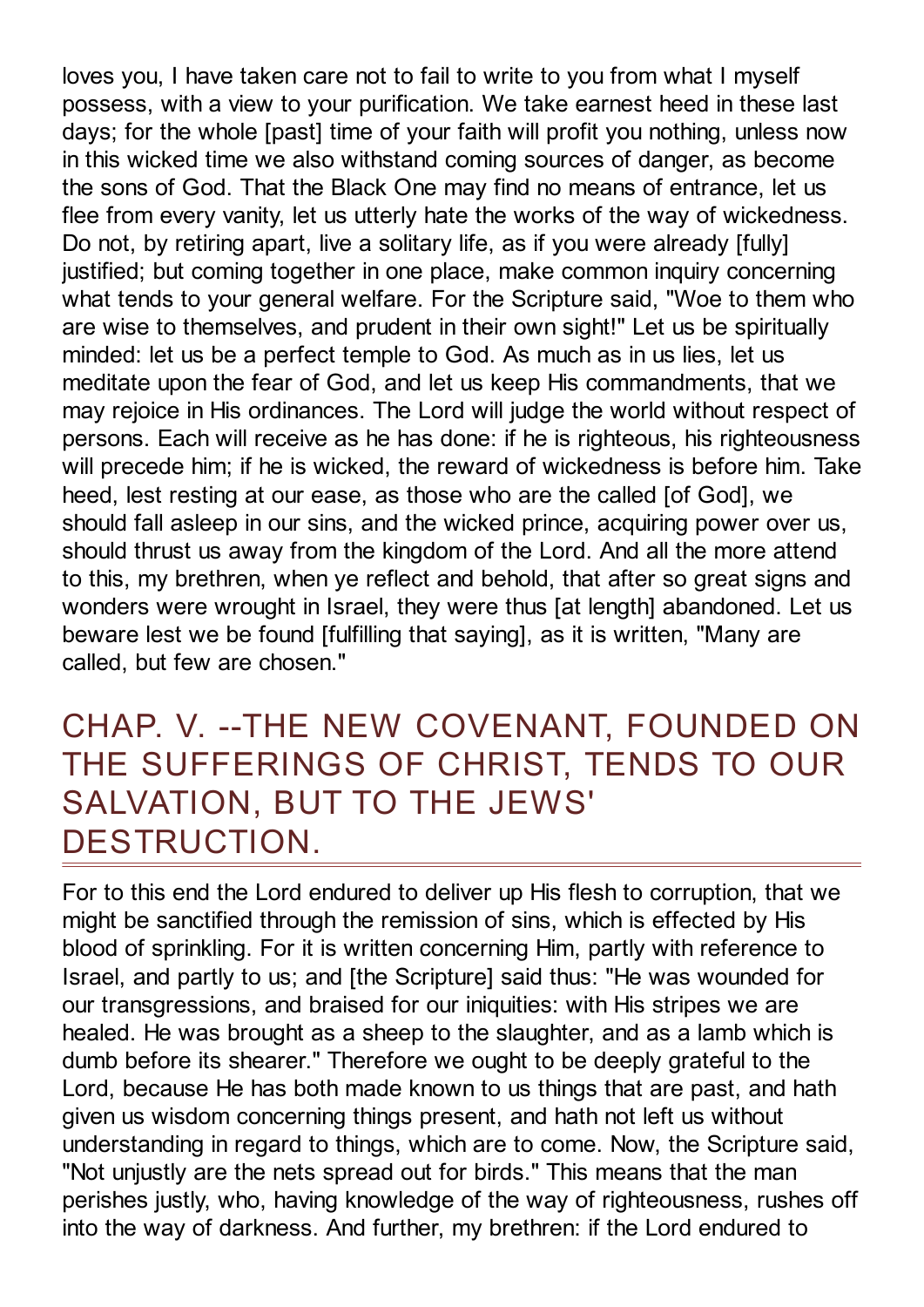suffer for our soul, He being Lord of all the world, to whom God said at the foundation of the world, "Let us make man after our image, and after our likeness," understand how it was that He endured to suffer at the hand of men. The prophets, having obtained grace from Him, prophesied concerning Him. And He (since it behoved Him to appear in flesh), that He might abolish death, and reveal the resurrection from the dead, endured [what and as He did], in order that He might fulfil the promise made unto the fathers, and by preparing a new people for Himself, might show, while He dwelt on earth, that He, when He has raised mankind, will also judge them. Moreover, teaching Israel, and doing so great miracles and signs, He preached [the truth] to him, and greatly loved him. But when He chose His own apostles who where to preach His Gospel, [He did so from among those] who were sinners above all sin, that He might show He came "not to call the righteous, but sinners to repentance." Then He manifested Himself to be the Son of God. For if He had not come in the flesh, how could men have been saved by beholding Him? Since looking upon the sun which is to cease to exist, and is the work of His hands, their eyes are not able to bear his rays. The Son of God therefore came in the flesh with this view, that He might bring to a head the sum of their sins who had persecuted His prophets to the death. For this purpose, then, He endured. For God said, "The stroke of his flesh is from them;" and "when I shall smite the Shepherd, then the sheep of the flock shall be scattered." He himself willed thus to suffer, for it was necessary that He should suffer on the tree. For says he Who prophesies regarding Him, "Spare my soul from the sword, fasten my flesh with nails; for the assemblies of the wicked have risen up against me." And again he says, "Behold, I have given my back to scourges, and my cheeks to strokes, and I have set my countenance as a firm rock."

#### <span id="page-6-0"></span>CHAP. VI. --THE SUFFERINGS OF CHRIST, AND THE NEW COVENANT, WERE ANNOUNCED BY THE PROPHETS.

When, therefore, He has fulfilled the commandment, what said He? "Who is he that will contend with Me? Let him oppose Me: or who is he that will enter into judgment with Me? Let him draw near to the servant of the Lord." "Woe unto you, for ye shall all wax old, like a garment, and the moth shall eat you up." And again the prophet says, "Since as a mighty stone He is laid for crushing, behold I cast down for the foundations of Zion a stone, precious, elect, a corner-stone, honourable." Next, what says He? "And he who shall trust" in it shall live for ever." Is our hope, then, upon a stone? Far from it. But [the language is used] inasmuch as He laid his flesh [as a foundation] with power, for He says, "And He placed me as a firm rock." And the prophet says again,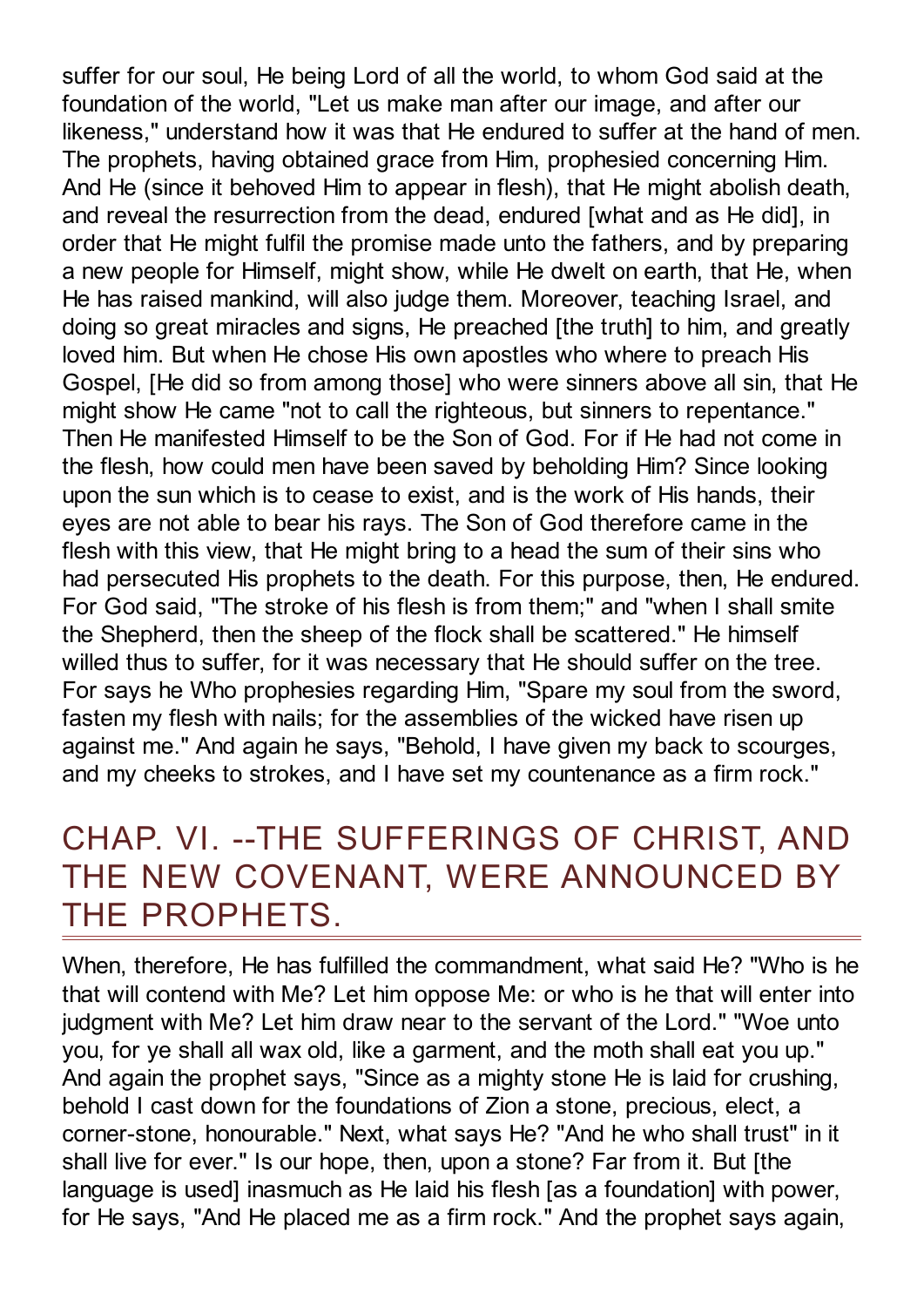"The stone which the builders rejected, the same has become the head of the corner." And again he says, "This is the great and wonderful day which the Lord hath made. I write the more simply unto you, that ye may understand. I am the off scouring of your love. What, then, again says the prophet? "The assembly of the wicked surrounded me; they encompassed me as bees do a honeycomb," and "upon my garment they cast lots." Since, therefore, He was about to be manifested and to suffer in the flesh, His suffering was foreshown. For the prophet speaks against Israel, "Woe to their soul, because they have counseled an evil counsel against themselves, saying, let us bind the just one, because he is displeasing to us." And Moses also says to them, "Behold these things, said the Lord God: Enter into the good land which the Lord swore [to give] to Abraham, and Isaac, and Jacob, and inherit ye it, a land flowing with milk and honey." What, then, says Knowledge? Learn: "Trust," she says, "in Him who is to be manifested to you in the flesh--that is, Jesus." For man is earth in a suffering state, for the formation of Adam was from the face of the earth. What, then, mean this: "into the good land, a land flowing with milk and honey?" Blessed be our Lord, who has placed in us wisdom and understanding of secret things. For the prophet says, "Who shall understand the parable of the Lord, except him who is wise and prudent, and who loves his Lord?" Since, therefore, having renewed us by the remission of our sins, He hath made us after another pattern, [it is His purpose] that we should possess the soul of children, inasmuch as He has created us anew by His Spirit. For the Scripture says concerning us, while He speaks to the Son, "Let Us make man after Our image, and after Our likeness; and let them have dominion over the beasts of the earth, and the fowls of heaven, and the fishes of the sea." And the Lord said, on beholding the fair creature man, "Increase, and multiply, and replenish the earth." These things [were spoken] to the Son. Again, I will show thee how, in respect to us, He has accomplished a second fashioning in these last days. The Lord says, "Behold, I will make the last like the first." In reference to this, then, the prophet proclaimed, "Enter ye into the land flowing with milk and honey, and have dominion over it." Behold, therefore, we have been refashioned, as again He says in another prophet, "Behold, said the Lord, I will take away from these, that is, from those whom the Spirit of the Lord foresaw, their stony hearts, and I will put hearts of flesh within them," because He was to be manifested in flesh, and to sojourn among us. For, my brethren, the habitation of our heart is a holy temple to the Lord. For again said the Lord, "And wherewith shall I appear before the Lord my God, and be glorified?" He says, "I will confess to thee in the Church in the midst of my brethren; and I will praise thee in the midst of the assembly of the saints." We, then, are they whom He has led into the good land. What, then, mean milk and honey? This, that as the infant is kept alive first by honey, and then by milk, so also we, being quickened and kept alive by the faith of the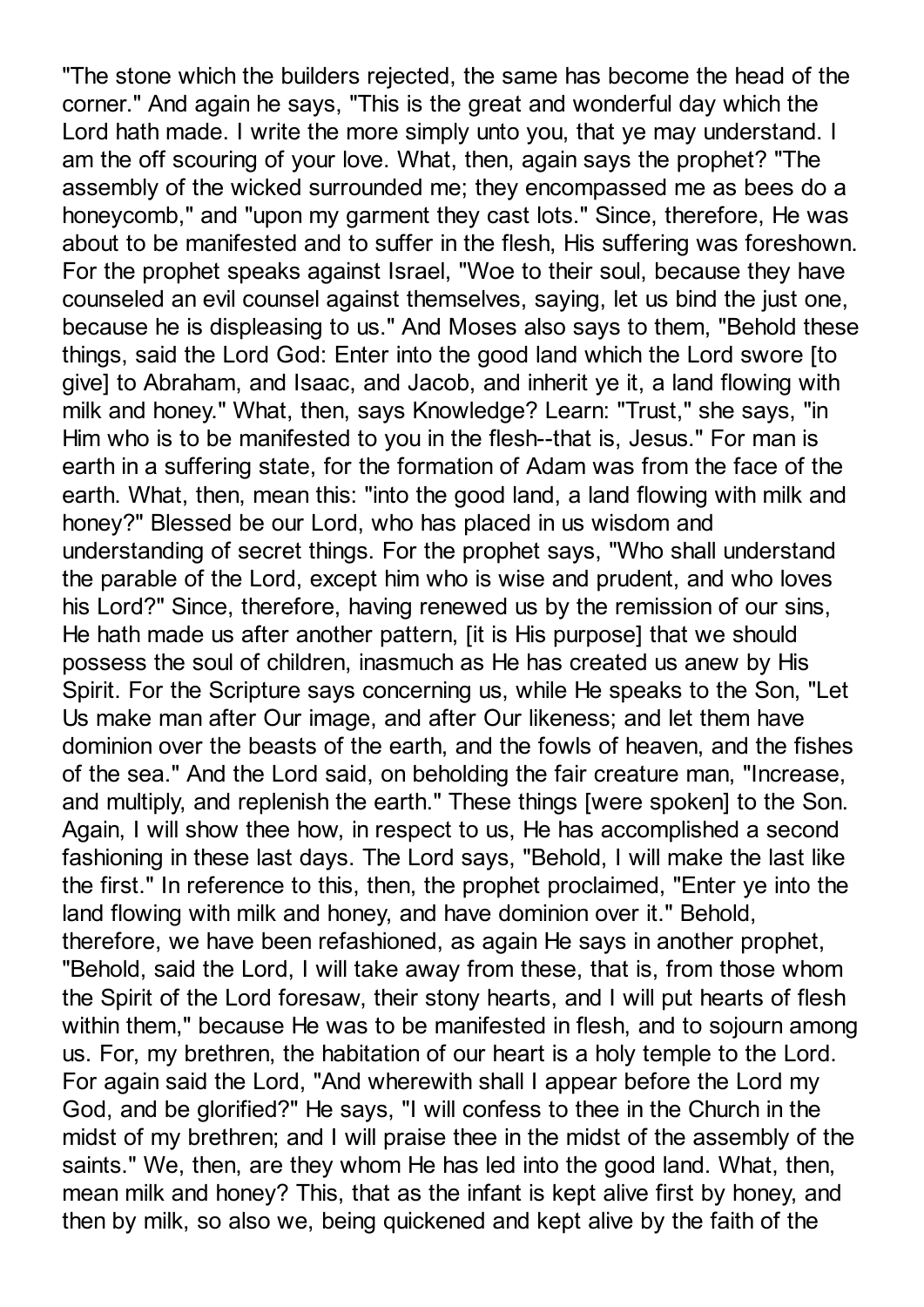promise and by the word, shall live ruling over the earth. But He said above, "Let them increase, and Nile over the fishes." Who then is able to govern the beasts, or the fishes, or the fowls of heaven? For we ought to perceive that to govern implies authority, so that one should command and rule. If, therefore, this does not exist at present, yet still He has promised it to us. When? When we ourselves also have been made perfect [so as] to become heirs of the covenant of the Lord."

#### <span id="page-8-0"></span>CHAP. VII. --FASTING, AND THE GOAT SENT AWAY, WERE TYPES OF CHRIST.

Understand, then, ye children of gladness, that the good Lord has foreshown all things to us, that we might know to whom we ought for everything to render thanksgiving and praise. If therefore the Son of God, who is Lord all things], and who will judge the living and the dead, suffered, that His stroke might give us life, let us believe that the Son of God could not have suffered except for our sakes. Moreover, when fixed to the cross, He had given Him to drink vinegar and gall. Hearken how the priests of the people gave previous indications of this. His commandment having been written, the Lord enjoined, that whosoever did not keep the fast should be put to death, because He also Himself was to offer in sacrifice for our sins the vessel of the Spirit, in order that the type established in Isaac when he was offered upon the altar might be fully accomplished. What, then, says He in the prophet? "And let them eat of the goat which is offered, with fasting, for all their sins." Attend carefully: "And let all the priests alone eat the inwards, unwashed with vinegar." Wherefore? Because to me, who am to offer my flesh for the sins of my new people, ye are to give gall with vinegar to drink: eat ye alone, while the people fast and mourn in sackcloth and ashes. [These things were done] that He might show that it was necessary for Him to suffer for them. How, then, ran the commandment? Give your attention. Take two goats of goodly aspect, and similar to each other, and offer them. And let the priest take one as a burnt offering for sins. And what should they do with the other? "Accursed," says He "is the one." Mark how the type of Jesus now comes out. "And all of you spit upon it, and pierce it, and encircle its head with scarlet wool, and thus let it be driven into the wilderness." And when all this has been done, he who bears the goat brings it into the desert, and takes the wool off from it, and places that upon a shrub which is called Rachia, of which also we are accustomed to eat the fruits when we find them in the field. Of this kind of shrub alone the fruits are sweet. Why then, again, is this? Give good heed. [You see] "One upon the altar, and the other accursed;" and why [do you behold] the one that is accursed crowned? Because they shall see Him then in that day having a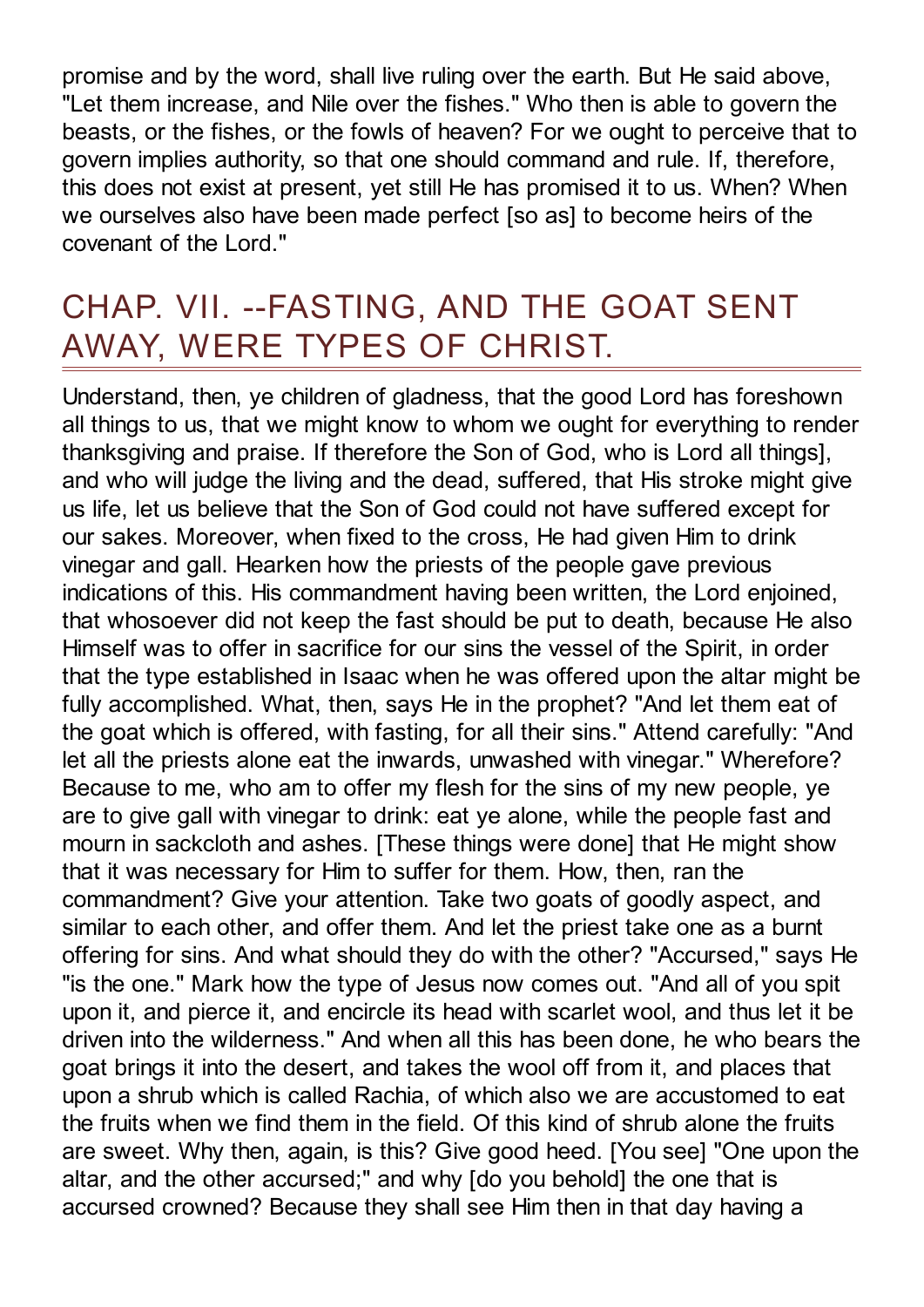scarlet robe about his body down to his feet; and they shall say, Is not this He whom we once despised, and pierced, and mocked, and crucified? Truly this is He who then declared Himself to be the Son of God. For how like is He to Him! With a view to this, [He required] the goats to be of goodly aspect, and similar, that, when they see Him then coming, they may be amazed by the likeness of the goat. Behold, then, the type of Jesus who was to suffer. But why is it that they place the wool in the midst of thorns? It is a type of Jesus set before the view of the Church. [They place the wool among thorns], that any one who wishes to bear it away may find it necessary to suffer much, because the thorn is formidable, and thus obtain it only as the result of suffering. Thus also, says He, "Those who wish to behold Me, and lay hold of My kingdom, must through tribulation and suffering obtain Me."

### <span id="page-9-0"></span>CHAP. VIII. --THE RED HEIFER A TYPE OF CHRIST.

Now what do you suppose this to be a type of, that a command was given to Israel, that men of the greatest wickedness should offer a heifer, and slay and burn it, and, that then boys should take the ashes, and put these into vessels, and bind round a stick purple wool along with hyssop, and that thus the boys should sprinkle the people, one by one, in order that they might be purified from their sins? Consider how He speaks to you with simplicity. The calf is Jesus: the sinful men offering it are those who led Him to the slaughter. But now the men are no longer guilty, are no longer regarded as sinners. And the boys that sprinkle are those that have proclaimed to us the remission of sins and purification of heart. To these He gave authority to preach the Gospel, being twelve in number, corresponding to the twelve tribes of Israel. But why are there three boys that sprinkle? To correspond to Abraham, and Isaac, and Jacob, because these were great with God. And why was the wool [placed] upon the wood? Because by wood Jesus holds His kingdom, so that [through the cross] those believing on Him shall live forever. But why was hyssop joined with the wool? Because in His kingdom the days will be evil and polluted in which we shall be saved, [and] because he who suffers in body is cured through the cleansing efficacy of hyssop. And on this account the things, which stand thus, are clear to us, but obscure to them because they did not hear the voice of the Lord.

# <span id="page-9-1"></span>CHAP. IX. --THE SPIRITUAL MEANING OF CIRCUMCISION.

He speaks moreover concerning our ears, how He hath circumcised both them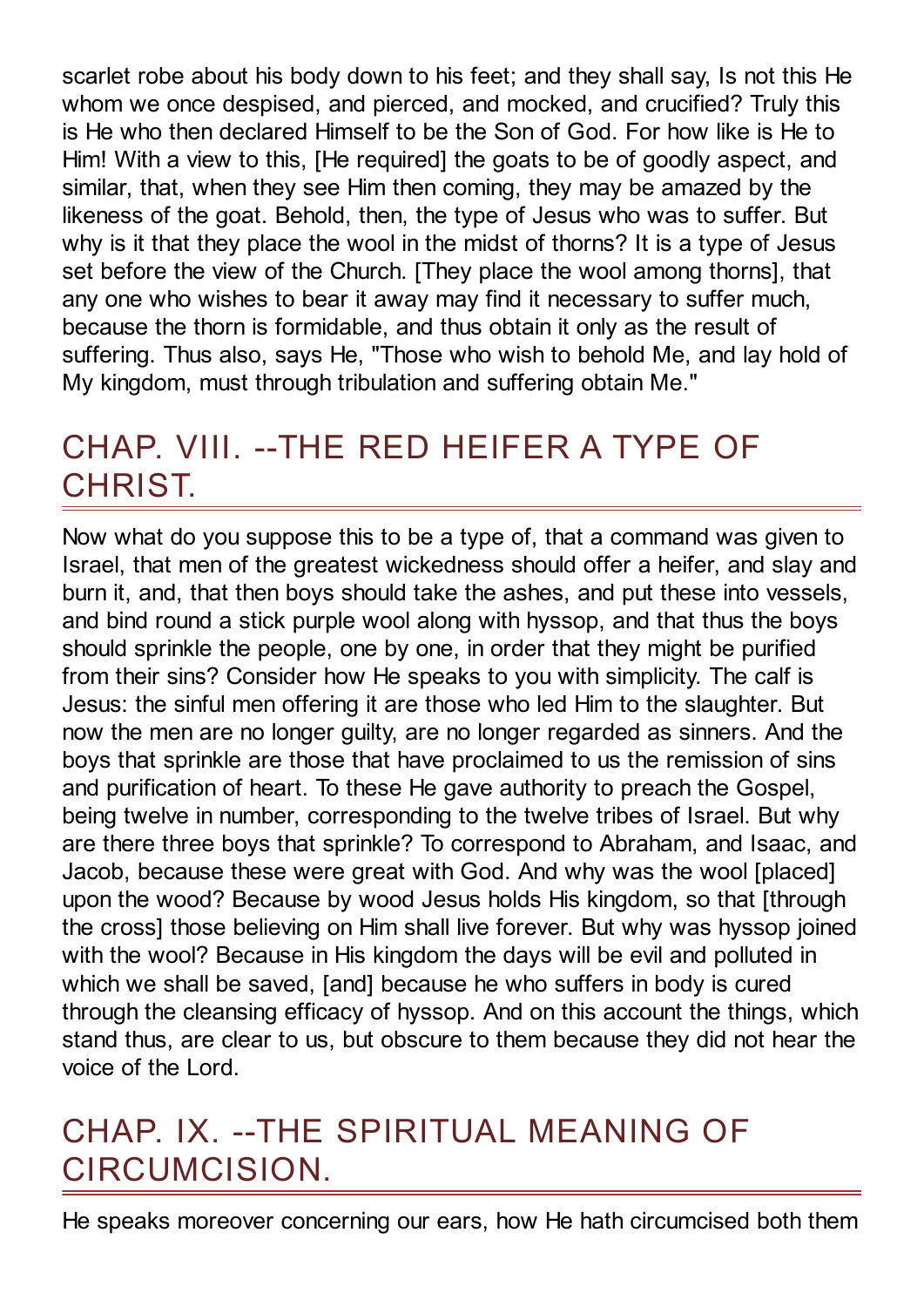and our heart. The Lord said in the prophet, "In the hearing of the ear they obeyed me." And again He said, "By hearing, those shall hear who are afar off; they shall know what I have done." And, "Be ye circumcised in your hearts, said the Lord." And again He says, "Hear, O Israel, for these things said the Lord thy God." And once more the Spirit of the Lord proclaims, "Who is he that wishes to live for ever? By hearing let him hear the voice of my servant." And again He said, "Hear, O heaven, and give ear, O earth, for God hath spoken." These are in proof. And again He said, "Hear the word of the Lord, ye rulers of this people." And again He said, "Hear, ye children, the voice of one crying in the wilderness." Therefore He hath circumcised our ears that we might hear His word and believe, for the circumcision in which they trusted is abolished. For He declared that circumcision was not of the flesh, but they transgressed because an evil angel deluded them. He said to them, "These things said the Lord your God"-(here I find a new commandment)--"Sow not among thorns, but circumcise yourselves to the Lord." And why speaks He thus: "Circumcise the stubbornness of your heart, and harden not your neck?" And again: "Behold, said the Lord, all the nations are uncircumcised in the flesh, but this people are uncircumcised in heart." But thou wilt say, "Yea, verily the people are circumcised for a seal." But so also is every Syrian and Arab, and all the priests of idols: are these then also within the bond of His covenant? Yea, the Egyptians also practise circumcision. Learn then, my children, concerning all things richly, that Abraham, the first who enjoined circumcision, looking forward in spirit to Jesus, practised that rite, having received the mysteries of the three letters. For [the Scripture] said, "And Abraham circumcised ten, and eight, and three hundred men of his household." What, then, was the knowledge given to him in this? Learn the eighteen first, and then the three hundred. The ten and the eight are thus denoted--Ten by I, and Eight by H. You have [the initials of the, name of] Jesus. And because the cross was to express the grace [of our redemption] by the letter they says also, "Three Hundred." He signifies, therefore, Jesus by two letters, and the cross by one. He knows this, who has put within us the engrafted gift of His doctrine. No one has been admitted by me to a more excellent piece of knowledge than this, but I know that ye are worthy.

#### <span id="page-10-0"></span>CHAP. X. --SPIRITUAL SIGNIFICANCE OF THE PRECEPTS OF MOSES RESPECTING DIFFERENT KINDS OF FOOD.

Now, wherefore did Moses say, "Thou shalt not eat the swine, nor the eagle, nor the hawk, nor the raven, nor any fish which is not possessed of scales?" He embraced three doctrines in his mind [in doing so]. Moreover, the Lord said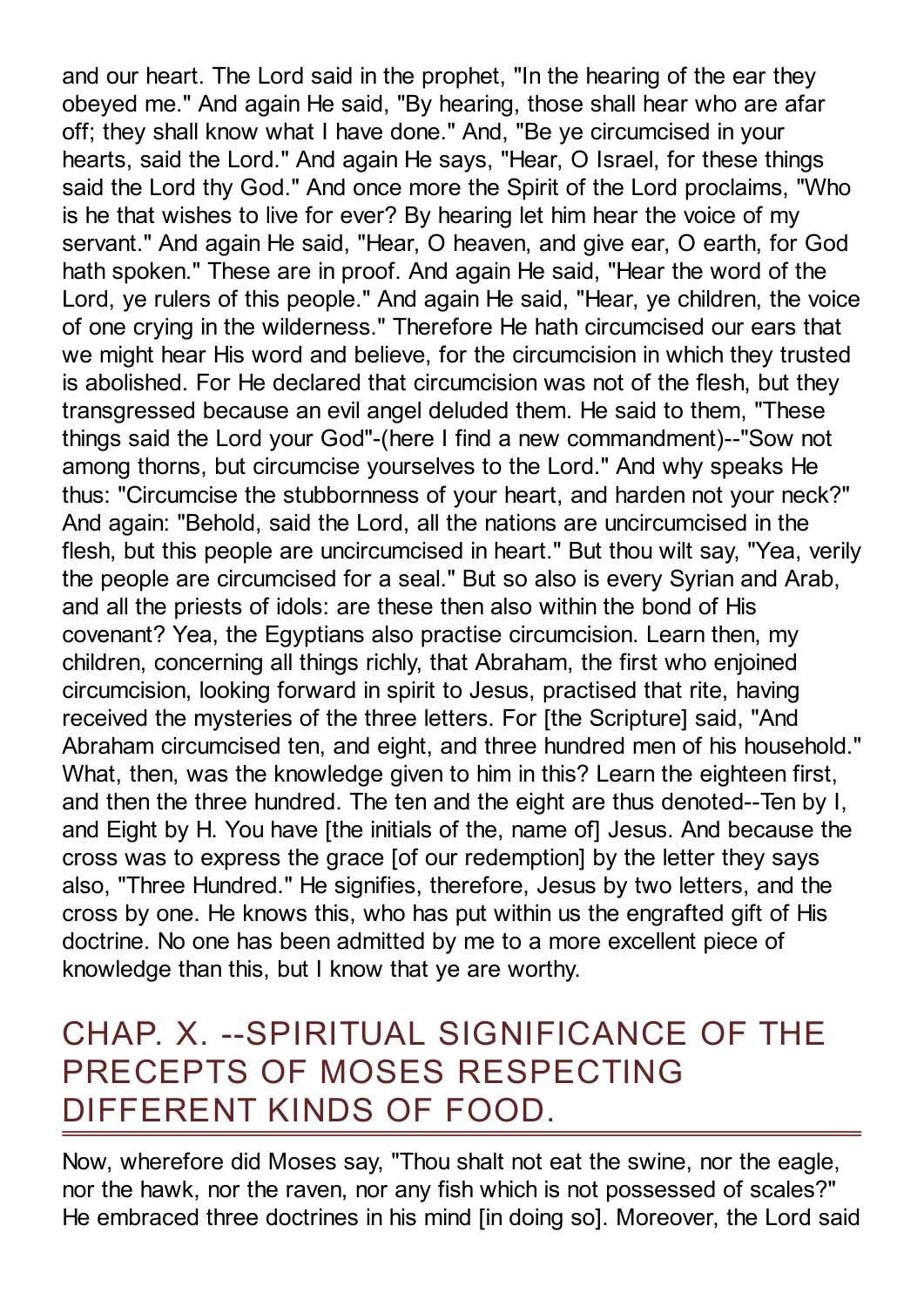to them in Deuteronomy, "And I will establish my ordinances among this people." Is there then not a command of God they should not eat [these things]? There is, but Moses spoke with a spiritual reference. For this reason he named the swine, as much as to say, "Thou shalt not join thyself to men who resemble swine." For when they live in pleasure, they forget their Lord; but when they come to want, they acknowledge the Lord. And [in like manner] the swine, when it has eaten, does not recognize its master; but when hungry it cries out, and on receiving food is quiet again. "Neither shalt thou eat," says he "the eagle, nor the hawk, nor the kite, nor the raven." "Thou shalt not join thyself," he means, "to such men as know not how to procure food for themselves by labour and sweat, but seize on that of others in their iniquity, and although wearing an aspect of simplicity, are on the watch to plunder others." So these birds, while they sit idle, inquire how they may devour the flesh of others, proving themselves pests [to all] by their wickedness. "And thou shalt not eat," he says, "the lamprey, or the polypus, or the cuttlefish." He means, "Thou shalt not join thyself or be like to such men as are ungodly to the end, and are condemned to death." In like manner as those fishes, above accursed, float in the deep, not swimming [on the surface] like the rest, but make their abode in the mud, which lies at the bottom. Moreover, "Thou shall not," he says, "eat the hare." Wherefore? "Thou shall not be a corrupter of boys, nor like unto such." Because the hare multiplies, year by year, the places of its conception, for as many years as it lives so many it has. Moreover, "Thou shall not eat the hyena." He means, "Thou shall not be an adulterer, nor a corrupter, nor be like to them that are such." Wherefore? Because that animal annually changes its sex, and is at one time male, and at another female. Moreover, he has rightly detested the weasel. For he means, "Thou shalt not be like to those whom we hear of as committing wickedness with the mouth, on account of their uncleanness; nor shall thou be joined to those impure women who commit iniquity with the mouth. For this animal conceives by the mouth." Moses then issued three doctrines concerning meats with a spiritual significance; but they received them according to fleshly desire, as if he had merely spoken of [literal] meats. David, however, comprehends the knowledge of the three doctrines, and speaks in like manner: "Blessed is the man who hath not walked in the counsel of the ungodly," even as the fishes [referred to] go in darkness to the depths [of the sea]; "and hath not stood in the way of sinners," even as those who profess to fear the Lord, but go astray like swine; "and hath not sat in the seat of scorners," even as those birds that lie in wait for prey. Take a full and firm grasp of this spiritual knowledge. But Moses says still further, "Ye shall eat every animal that is cloven-footed and ruminant." What does he mean? [The ruminant animal denotes him] who, on receiving food, recognizes Him that nourishes him, and being satisfied by Him, is visibly made glad. Well spoke [Moses], having respect to the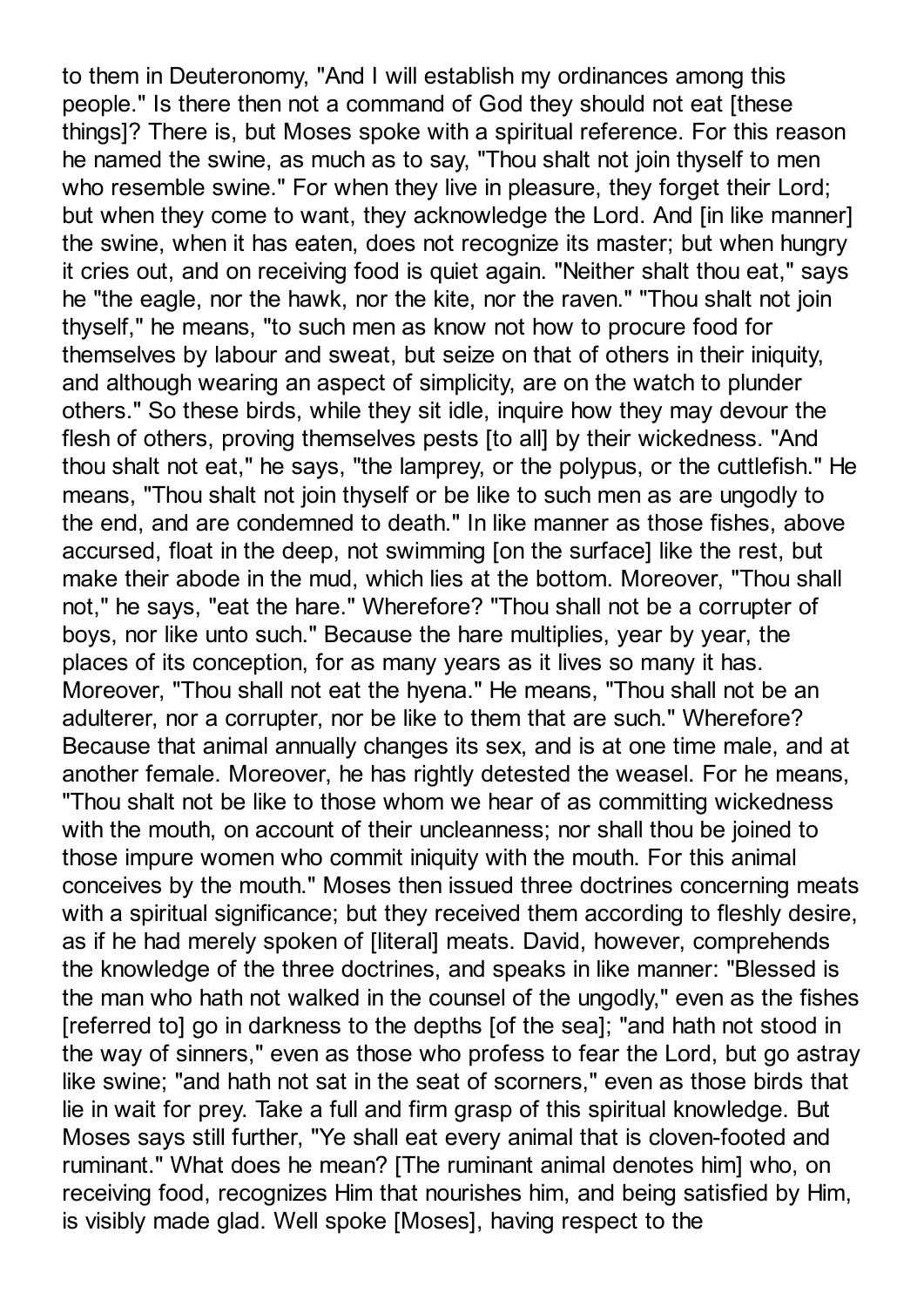commandment. What, then, does he mean? That we ought to join ourselves to those that fear the Lord, those who meditate in their heart on the commandment which they have received, those who both utter the judgments of the Lord and observe them, those who know that meditation is a work of gladness, and who ruminate upon the word of the Lord. But what means the cloven-footed? That the righteous man also walks in this world yet looks forward to the holy state [to come]. Behold how well Moses legislated. But how was it possible for them to understand or comprehend these things? We then, rightly understanding his commandments, explain them as the Lord intended. For this purpose He circumcised our ears and our hearts, that we might understand these things.

# <span id="page-12-0"></span>CHAP. XI. --BAPTISM AND THE CROSS PREFIGURED IN THE OLD TESTAMENT.

Let us further inquire whether the Lord took any care to foreshadow the water [of baptism] and the cross. Concerning the water, indeed, it is written, in reference to the Israelites, that they should not receive that baptism which leads to the remission of sins, but should procure another for themselves. The prophet therefore declares, "Be astonished, O heaven, and let the earth tremble at this, because this people hath committed two great evils: they have forsaken Me, a living fountain, and have hewn out for themselves broken cisterns. Is my holy hill Zion a desolate rock? For ye shall be as the fledglings of a bird, which fly away when the nest is removed." And again said the prophet, "I will go before thee and make level the mountains, and will break the brazen gates, and bruise in pieces the iron bars; and I will give thee the secrets hidden, invisible treasures, that they may know that I am the Lord God." And "He shall dwell in a lofty cave of the strong rock." Furthermore, what said He in reference to the Son? "His water is sure; ye shall see the King in His glory, and your soul shall meditate on the fear of the Lord." And again He said in another prophet, "The man who doeth these things shall be like a tree planted by the courses of waters, which shall yield its fruit in due season; and his leaf shall not fade, and all that he doeth shall prosper. Not so are the ungodly, not so, but even as chaff, which the wind sweeps away from the face of the earth. Therefore the ungodly shall not stand in judgment, nor sinners in the counsel of the just; for the Lord know the way of the righteous, but the way of the ungodly shall perish." Mark how He has described at once both the water and the cross. For these words imply, Blessed are they who, placing their trust in the cross, have gone down into the water; for, says He, they shall receive their reward in due time: then He declares, I will recompense them. But now He said, "Their leaves shall not fade." This mean, that every word,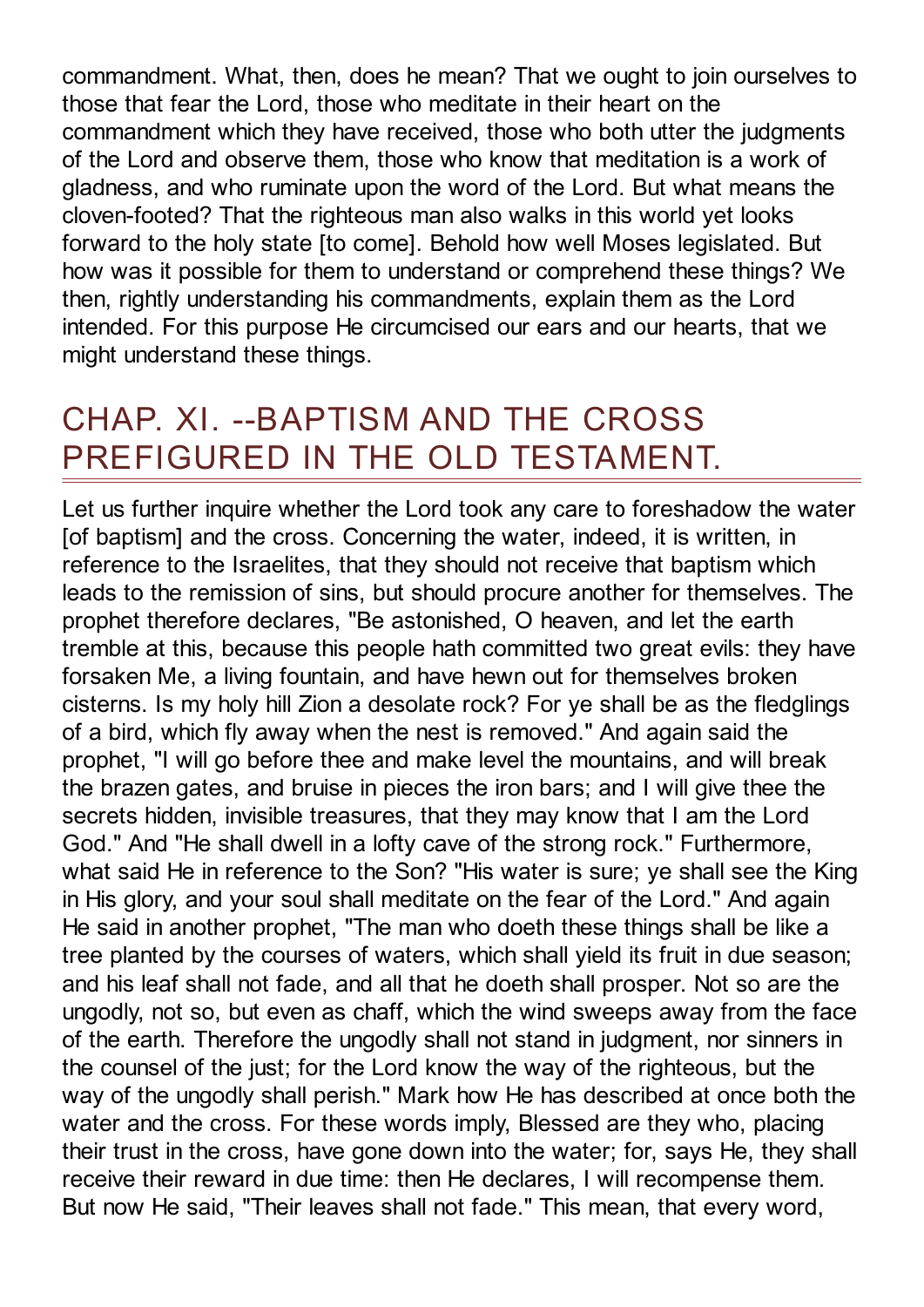which proceed out of your mouth in faith and love, shall tend to bring conversion and hope to many. Again, another prophet said, "And the land of Jacob shall be extolled above every land." This means the vessel of His Spirit, which He shall glorify. Further, what says He? "And there was a river flowing on the right, and from it arose beautiful trees; and whosoever shall eat of them shall live for ever." This means, that we indeed descend into the water full of sins and defilement, but come up, bearing fruit in our heart, having the fear [of God] and trust in Jesus in our spirit. "And whosoever shall eat of these shall live for ever," This means: Whosoever, He declares, shall hear thee speaking, and believe, shall live forever.

#### <span id="page-13-0"></span>CHAP. XII. --THE CROSS OF CHRIST FREQUENTLY ANNOUNCED IN THE OLD TESTAMENT.

In like manner He points to the cross of Christ in another prophet, who said, "And when shall these things be accomplished? And the Lord said, When a tree shall be bent down, and again arise, and when blood shall flow out of wood." Here again you have an intimation concerning the cross, and Him who should be crucified. Yet again He speaks of this in Moses, when strangers attacked Israel. And that He might remind them, when assailed, that it was on account of their sins they were delivered to death, the Spirit speaks to the heart of Moses, that he should make a figure of the cross, and of Him about to suffer thereon; for unless they put their trust in Him, they shall be overcome for ever. Moses therefore placed one weapon above another in the midst of the hill, and standing upon it, so as to be higher than all the people, he stretched forth his hands, and thus again Israel acquired the mastery. But when again he let down his hands, they were again destroyed. For what reason? That they might know that they could not be saved unless they put their trust in Him. And in another prophet He declares, "All day long I have stretched forth My hands to an unbelieving people, and one that gainsays My righteous way." And again Moses makes a type of Jesus, [signifying] that it was necessary for Him to suffer, [and also] that He would be the author of life [to others], whom they believed to have destroyed on the cross when Israel was failing. For since transgression was committed by Eve through means of the serpent, [the Lord] brought it to pass that every [kind of] serpents bit them, and they died, that He might convince them, that on account of their transgression they were given over to the straits of death. Moreover Moses, when he commanded, "Ye shall not have any graven or molten [image] for your God," did so that he might reveal a type of Jesus. Moses then makes a brazen serpent, and places it upon a beam, and by proclamation assembles the people. When, therefore,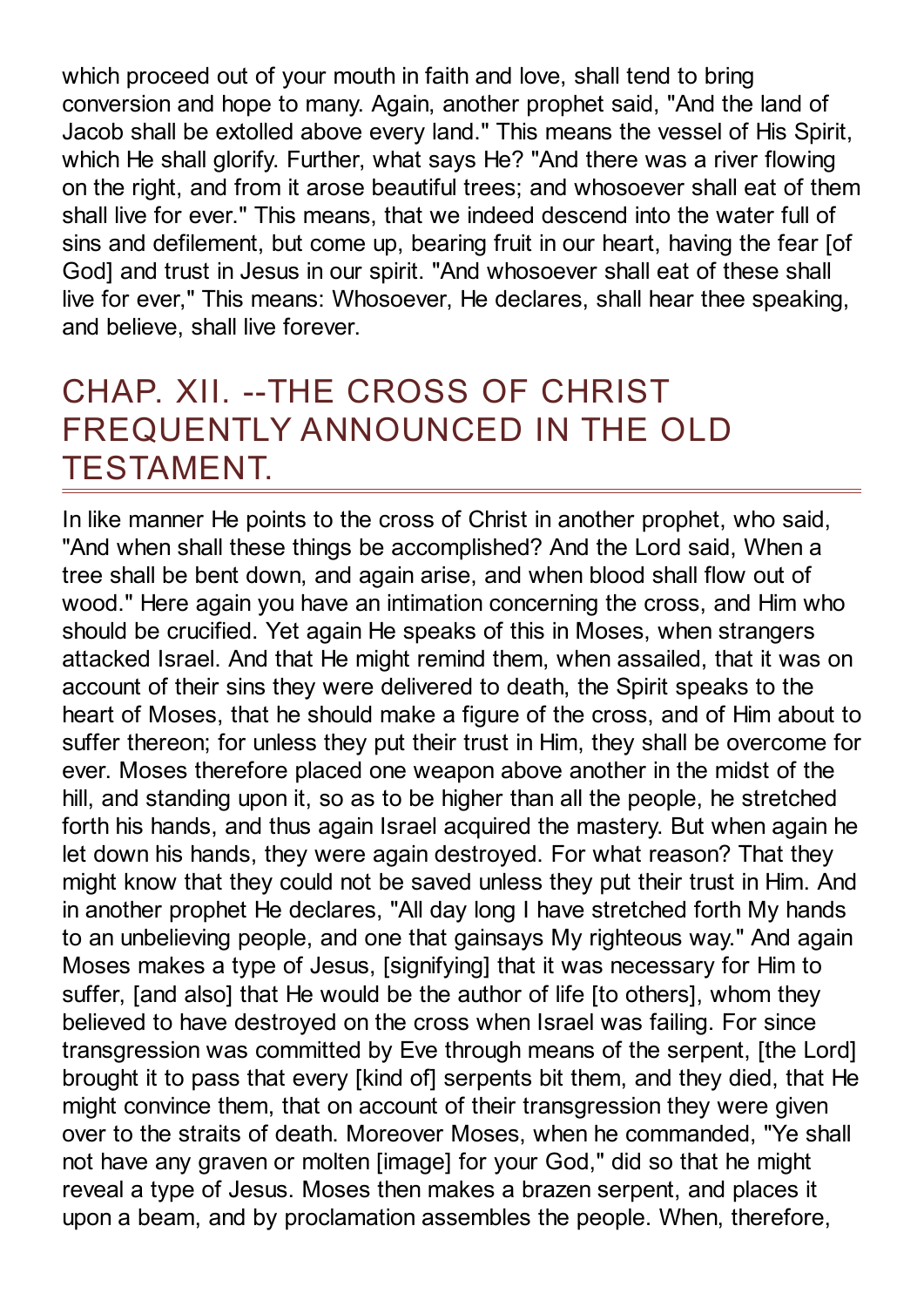they were come together, they besought Moses that he would offer sacrifice in their behalf, and pray for their recovery. And Moses spoke unto them, saying, "When any one of you is bitten, let him come to the serpent placed on the pole; and let him hope and believe, that even though dead, it is able to give him life, and immediately he shall be restored." And they did so. Thou hast in this also [an indication of] the glory of Jesus; for in Him and to Him are all things. What, again, says Moses to Jesus (Joshua) the son of Nave, when he gave him this name, as being a prophet, with this view only, that all the people might hear that the Father would reveal all things concerning His Son Jesus to the son of Nave? This name then being given him when he sent him to spy out the land, he said, "Take a book into thy hands, and write what the Lord declares, that the Son of God will in the last days cut off from the roots all the house of Amalek." Behold again: Jesus who was manifested, both by type and in the flesh, is not the Son of man, but the Son of God. Since, therefore, they were to say that Christ was the son of David, fearing and understanding the error of the wicked, he said, "The Lord said unto my Lord, Sit at My right hand, until I make Thine enemies Thy footstool." And again, thus said Isaiah, "The Lord said to Christ, my Lord, whose right hand I have hold, that the nations should yield obedience before Him; and I will break in pieces the strength of kings." Behold how David calls Him Lord and the Son of God.

#### <span id="page-14-0"></span>CHAP. XIII. --CHRISTIANS, AND NOT JEWS, THE HEIRS OF THE COVENANT.

But let us see if this people are the heir, or the former, and if the covenant belongs to us or to them. Hear ye now what the Scripture said concerning the people. Isaac prayed for Rebecca his wife, because she was barren; and she conceived. Furthermore also, Rebecca went forth to inquire of the Lord; and the Lord said to her, "Two nations are in thy womb, and two peoples in thy belly; and the one people shall surpass the other, and the eider shall serve the younger." You ought to understand who was Isaac, who Rebecca, and concerning what persons He declared that this people should be greater than that. And in another prophecy Jacob speaks more clearly to his son Joseph, saying, "Behold, the Lord hath not deprived me of thy presence; bring thy sons to me, that I may bless them." And he brought Manasseh and Ephraim, desiring that Manasseh should be blessed, because he was the eider. With this view Joseph led him to the right hand of his father Jacob. But Jacob saw in spirit the type of the people to arise afterwards. And what says [the Scripture]? And Jacob changed the direction of his bands, and laid his fight hand upon the head of Ephraim, the second and younger, and blessed him. And Joseph said to Jacob, "Transfer thy right hand to the head of Manasseh,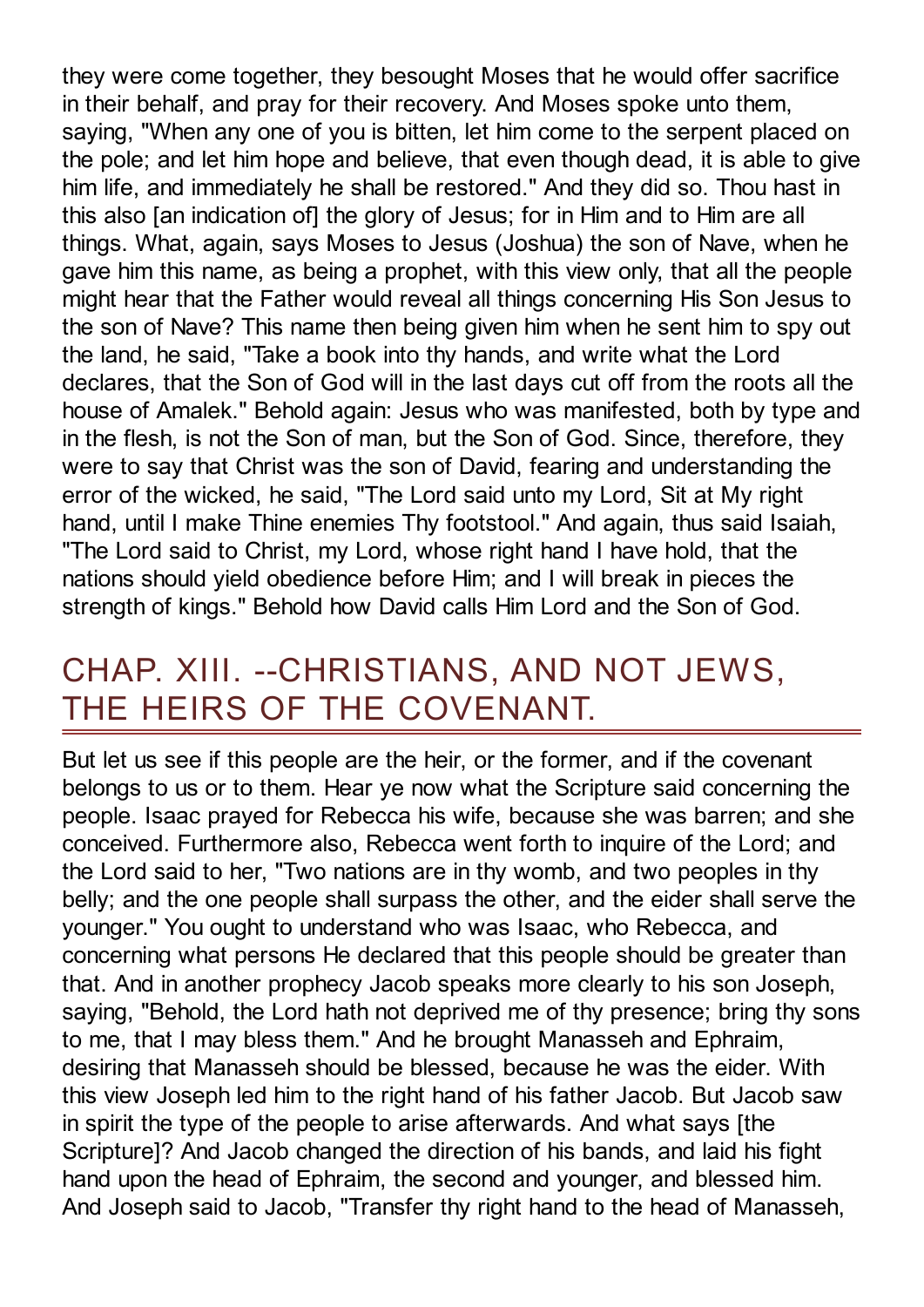for he is my first-born son." And Jacob said, "I know it, my son, I know it; but the eider shall serve the younger: yet he also shall be blessed." Ye see on whom he laid [his hands], that this people should be first, and heir of the covenant. If then, still further, the same thing was intimated through Abraham, we reach the perfection of our knowledge. What, then, says He to Abraham? "Because thou hast believed, it is imputed to thee for righteousness: behold, I have made thee the father of those nations who believe in the Lord while in [a state of] uncircumcision."

#### <span id="page-15-0"></span>CHAP. XIV. --THE LORD HATH GIVEN US THE TESTAMENT WHICH MOSES RECEIVED AND BROKE.

Yes [it is even so]; but let us inquire if the Lord has really given that testament which He swore to the fathers that He would give to the people. He did give it; but they were not worthy to receive it, on account of their sins. For the prophet declares, "And Moses was fasting forty days and forty nights on Mount Sinai, that he might receive the testament of the Lord for the people." And he received from the Lord two tables, written in the spirit by the finger of the hand of the Lord. And Moses having received them carried them down to give to the people. And the Lord said to Moses, "Moses, Moses, go down quickly; for thy people hath sinned, whom thou didst bring out of the land of Egypt." And Moses understood that they had again made molten images; and he threw the tables out of his hands, and the tables of the testament of the Lord were broken. Moses then received it, but they proved themselves unworthy. Learn now how we have received it. Moses, as a servant, received it; but the Lord himself, having suffered in our behalf, hath given it to us, that we should be the people of inheritance. But He was manifested, in order that they might be perfected in their iniquities, and that we, being constituted heirs through Him, might receive the testament of the Lord Jesus, who was prepared for this end, that by His personal manifestation, redeeming our hearts (which were already wasted by death, and given over to the iniquity of error) from darkness, He might by His word enter into a covenant with us. For it is written how the Father, about to redeem us from darkness, commanded Him to prepare a holy people for Himself. The prophet therefore declares, "I, the Lord Thy God, have called Thee in righteousness, and will hold Thy hand, and will strengthen Thee; and I have given Thee for a covenant to the people, for a light to the nations, to open the eyes of the blind, and to bring forth from fetters them that are bound, and those that sit in darkness out of the prisonhouse." Ye perceive, then, whence we have been redeemed. And again, the prophet says, "Behold, I have appointed Thee as a light to the nations, that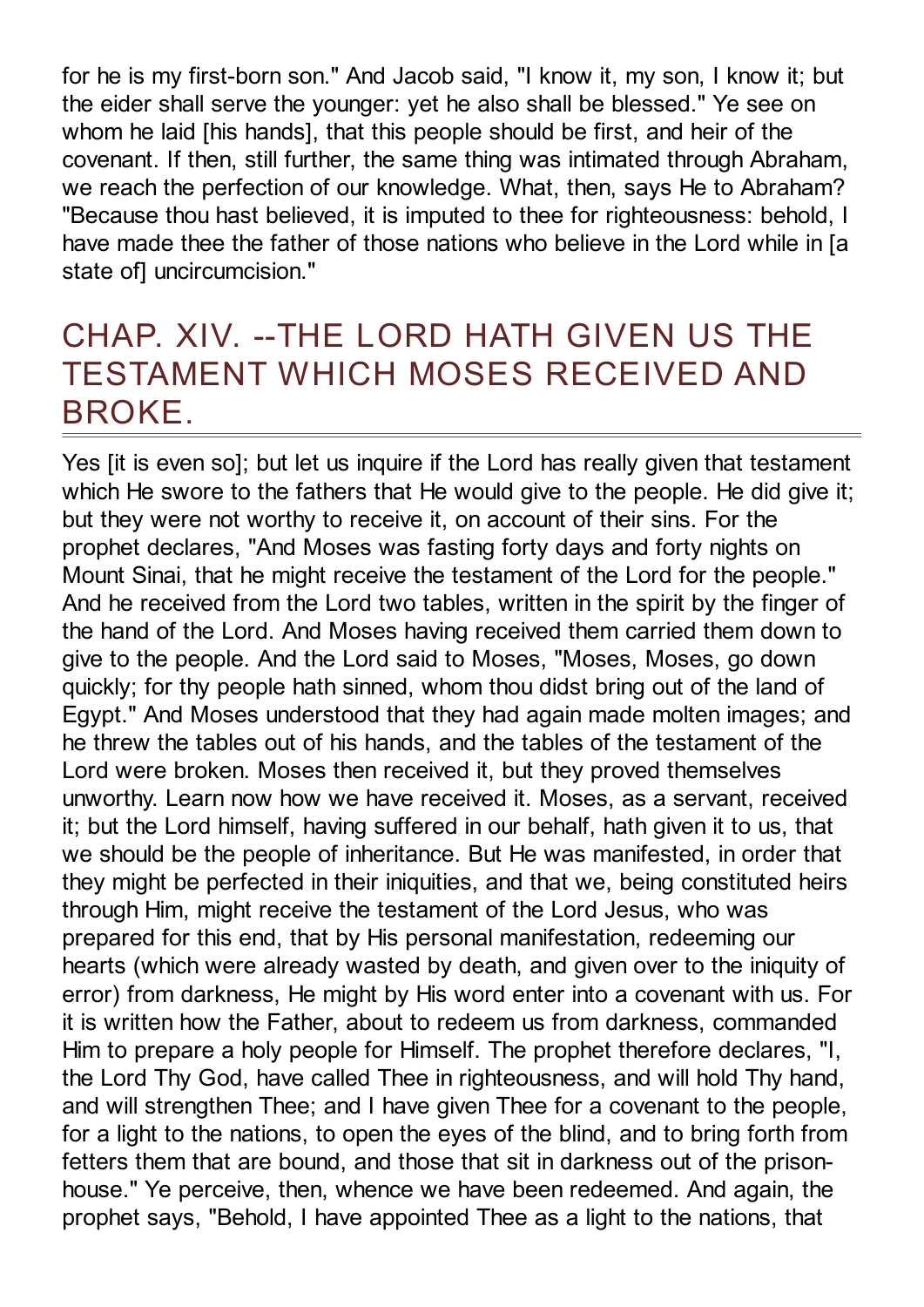Thou might be for salvation even to the ends of the earth, said the Lord God that redeemed thee." And again, the prophet said, "The Spirit of the Lord is upon me; because He hath anointed me to preach the Gospel to the humble: He hath sent me to heal the broken-hearted, to proclaim deliverance to the captives, and recovery of sight to the blind; to announce the acceptable year of the Lord, and the day of recompense; to comfort all that mourn."

#### <span id="page-16-0"></span>CHAP. XV. --THE FALSE AND THE TRUE SABBATH.

Further, also, it is written concerning the Sabbath in the Decalogue, which [the Lord] spoke, face to face, to Moses on Mount Sinai, "And sanctify ye the Sabbath of the Lord with clean hands and a pure heart." And He says in another place, "If my sons keep the Sabbath, then will I cause my mercy to rest upon them." The Sabbath is mentioned at the beginning of the creation [thus]: "And God made in six days the works of His hands, and made an end on the seventh day, and rested on it, and sanctified it." Attend, my children, to the meaning of this expression, "He finished in six days." This implied that the Lord would finish all things in six thousand years, for a day is with Him a thousand years. And He Himself testified, saying, "Behold, to-day will be as a thousand years." Therefore, my children, in six days, that is, in six thousand years, all things will be finished. "And He rested on the seventh day." This meant: when His Son, coming [again], shall destroy the time of the wicked man, and judge the ungodly, and change the-sun, and the moon, and the stars, then shall He truly rest on the seventh day. Moreover, He says, "Thou shalt sanctify it with pure hands and a pure heart." If, therefore, any one can now sanctify the day, which God hath sanctified, except he is pure in heart in all things, we are deceived. Behold, therefore: certainly then one properly resting sanctifies it, when we ourselves, having received the promise, wickedness no longer existing, and all things having been made new by the Lord, shall be able to work righteousness. Then we shall be able to sanctify it, having been first sanctified ourselves. Further, He says to them, "Your new moons and your Sabbath I cannot endure." Ye perceive how He speaks: Your present Sabbaths are not acceptable to Me, but that is which I have made, [namely this,] when, giving rest to all things, I shall make a beginning of the eighth day, that is, a beginning of another world. Wherefore, also, we keep the eighth day with joyfulness, the day also on which Jesus rose again from the dead. And when He had manifested Himself, He ascended into the heavens.

<span id="page-16-1"></span>CHAP. XVI. --THE SPIRITUAL TEMPLE OF GOD.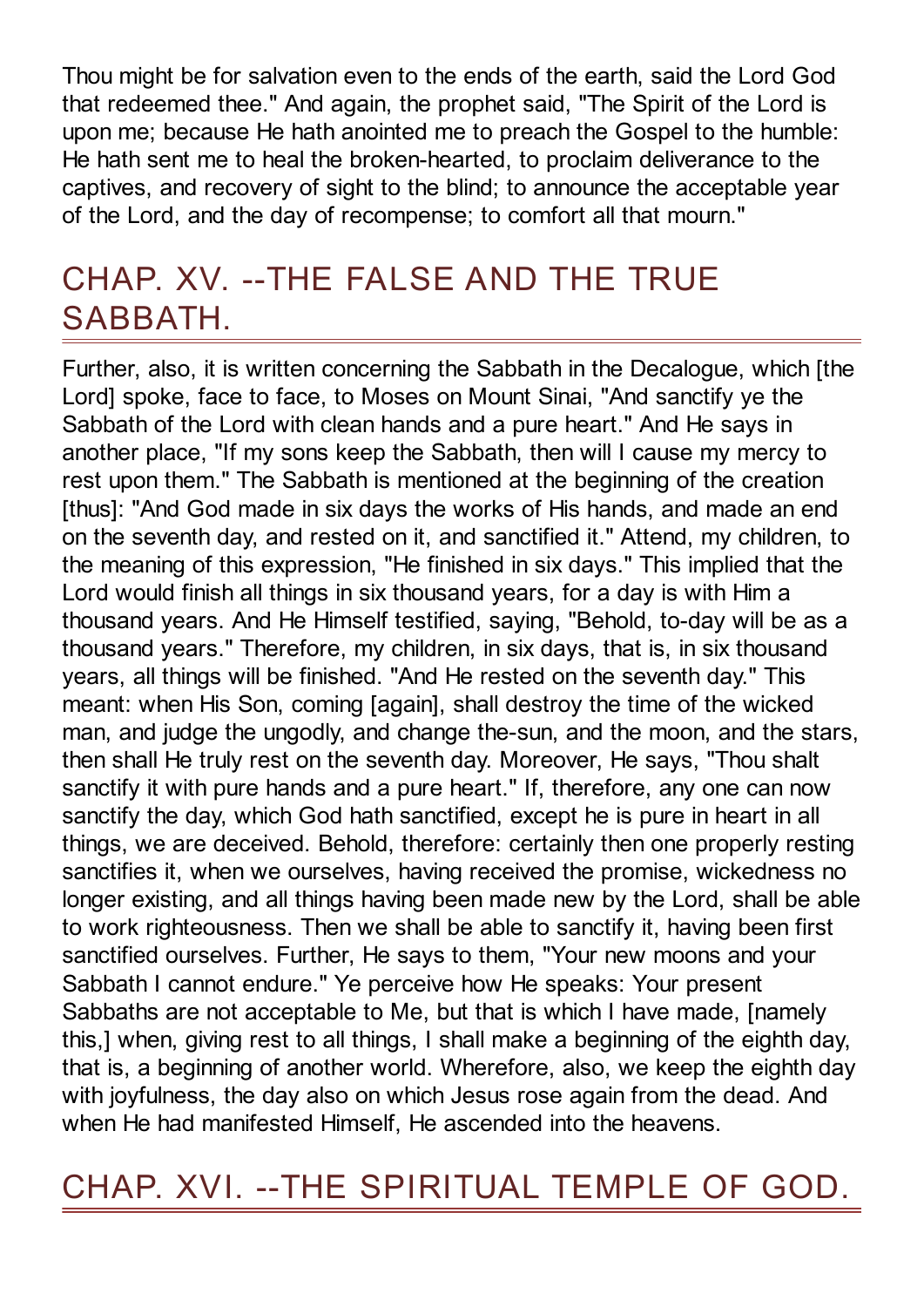Moreover, I will also tell you concerning the temple, how the wretched [Jews],wandering in error, trusted not in God Himself, but in the temple, as being the house of God. For almost after the manner of the Gentiles they worshipped Him in the temple. But learn how the Lord speaks, when abolishing it: "Who hath meted out heaven with a span, and the earth with his palm? Have not I?" "Thus said the Lord, Heaven is My throne, and the earth My footstool: what kind of house will ye build to Me, or what is the place of My rest?" Ye perceive that their hope is vain. Moreover, He again says, "Behold, they who have cast down this temple, even they shall build it up again." It has so happened. For through their going to war, it was destroyed by their enemies; and now: they, as the servants of their enemies, shall rebuild it. Again, it was revealed that the city and the temple and the people of Israel were to be given up. For the Scripture said, "And it shall come to pass in the last days, that the Lord will deliver up the sheep of His pasture, and their sheep-fold and tower, to destruction." And it so happened as the Lord had spoken. Let us inquire, then, if there still is a temple of God. There is--where He himself declared He would make and finish it. For it is written, "And it shall come to pass, when the week is completed, the temple of God shall be built in glory in the name of the Lord." I find, therefore, that a temple does exist. Learn, then, how it shall be built in the name of the Lord. Before we believed in God, the habitation of our heart was corrupt and weak, as being indeed like a temple made with hands. For it was full of idolatry, and was a habitation of demons, through our doing such things as were opposed to [the will of] God. But it shall be built, observe ye, in the name of the Lord, in order that the temple of the Lord may be built in glory. How? Learn [as follows]. Having received the forgiveness of sins, and placed our trust in the name of the Lord, we have become new creatures, formed again from the beginning. Wherefore in our habitation God truly dwells in us. How? His word of faith; His calling of promise; the wisdom of the statutes; the commands of the doctrine; He himself prophesying in us; He himself dwelling in us; opening to us who were enslaved by death the doors of the temple, that is, the mouth; and by giving us repentance introduced us into the incorruptible temple. He then, who wishes to be saved, looks not to man, but to Him who dwell in him, and spoke in him, amazed at never having either heard him utter such words with his mouth, nor himself having ever desired to hear them. This is the spiritual temple built for the Lord.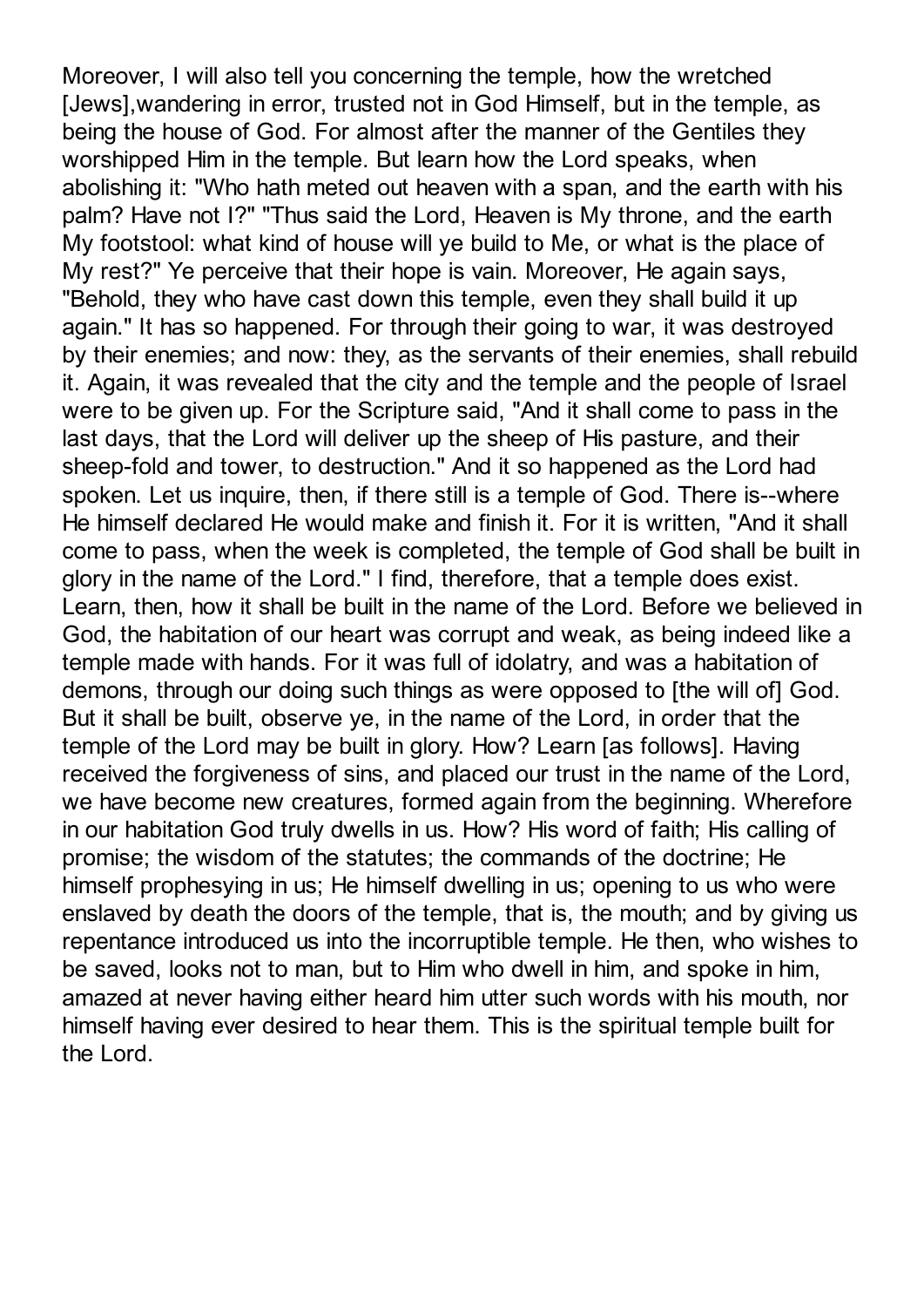### <span id="page-18-0"></span>CHAP. XVII. --CONCLUSION OF THE FIRST PART OF THE EPISTLE.

As far as was possible, and could be done with perspicuity, I cherish the hope that, according to my desire, I have omitted none of those things at present [demanding consideration], which bear upon your salvation. For if I should write to you about things future, ye would not understand, because such knowledge is hid in parables. These things then are so.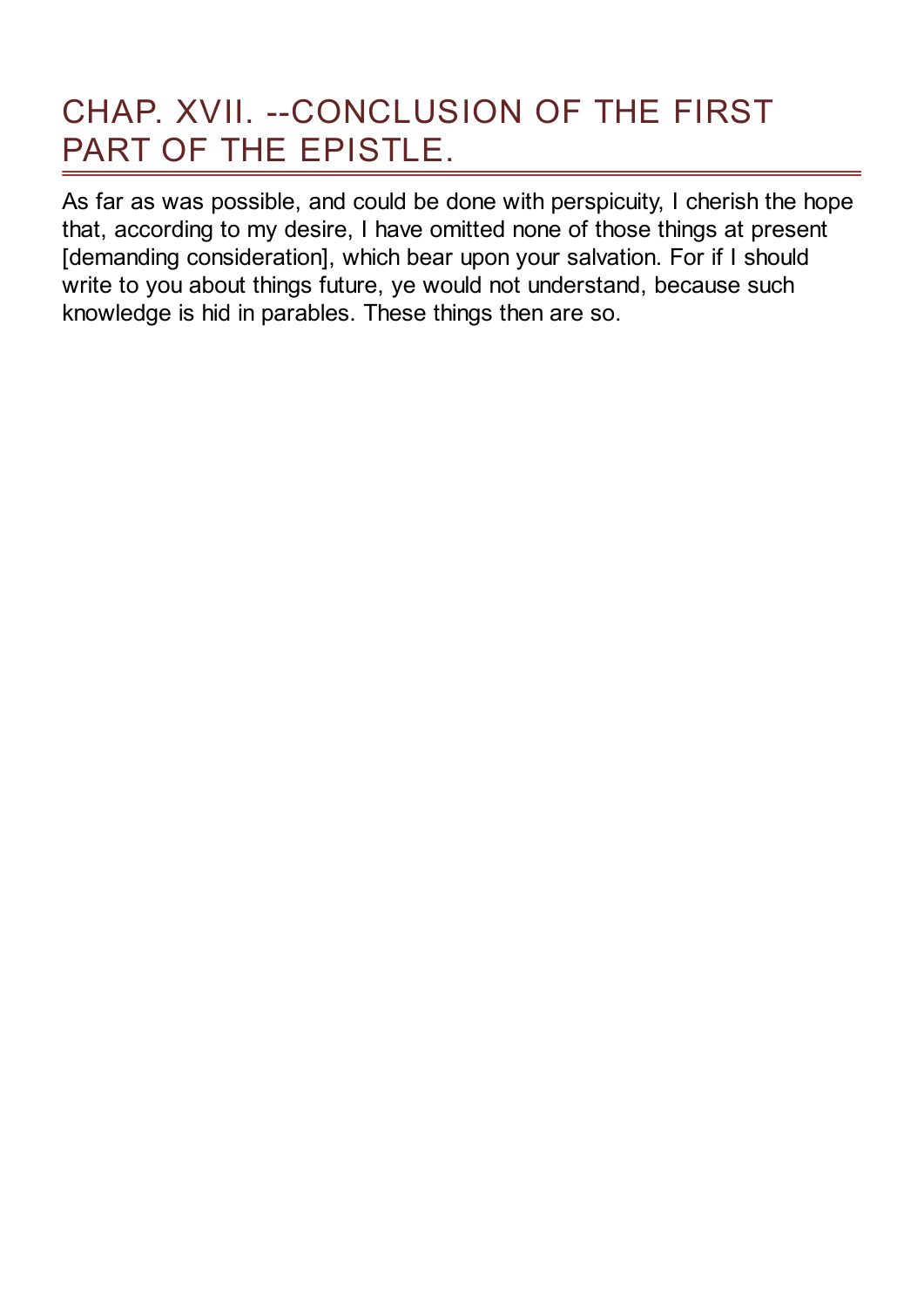#### <span id="page-19-0"></span>CHAP. XVIII. --SECOND PART OF THE EPISTLE.- THE TWO WAYS.

But let us now pass to another sort of knowledge and doctrine. There are two ways of doctrine and authority, the one of light, and the other of darkness. But there is a great difference between these two ways. For over one are stationed the light-bringing angels of God, but over the other the angels' of Satan. And He indeed (i.e., God) is Lord forever and ever, but he (i.e., Satan) is prince of the time of iniquity.

# <span id="page-19-1"></span>CHAP. XIX. --THE WAY OF LIGHT.

The way of light, then, is as follows. If any one desires to travel to the appointed place, he must be zealous in his works. The knowledge, therefore, which is given to us for the purpose of walking in this way, is the following. Thou shalt love Him that created thee: thou shalt glorify Him that redeemed thee from death. Thou shalt be simple in heart, and rich in spirit. Thou shalt not join thyself to those who walk in the way of death. Thou shalt hate doing what is unpleasing to God: thou shalt hate all hypocrisy. Thou shalt not forsake the commandments of the Lord. Thou shalt not exalt thyself, but shalt be of a lowly mind. Thou shalt not take glory to thyself. Thou shalt not take evil counsel against thy neighbour. Thou shalt not allow over-boldness to enter into thy soul. Thou shalt not commit fornication: thou shalt not commit adultery: thou shalt not be a corrupter of youth. Thou shalt not let the word of God issue from thy lips with any kind of impurity. Thou shalt not accept persons when thou reprove any one for transgression. Thou shalt be meek: thou shalt be peaceable. Thou shalt tremble at the words, which thou hear. Thou shalt not be mindful of evil against thy brother. Thou shalt not be of doubtful mind as to whether a thing shall be or not. Thou shalt not take the name of the Lord in vain. Thou shalt love thy neighbour more than thine own soul. Thou shalt not slay the child by procuring abortion; nor, again, shalt thou destroy it after it is born. Thou shalt not withdraw thy hand from thy son, or from thy daughter, but from their infancy thou shalt teach them the fear of the Lord. Thou shalt not covet what is thy neighbour's, nor shalt thou be avaricious. Thou shalt not be joined in soul with the haughty, but thou shalt be reckoned With the righteous and lowly. Receive thou as good things the trials, which come upon thee. Thou shalt not be of double mind or of double tongue, for a double tongue is a snare of death. Thou shalt be subject to the Lord, and to [other] masters as the image of God, with modesty and fear. Thou shalt not issue orders with bitterness to thy maidservant or thy man-servant, who trust in the same [God],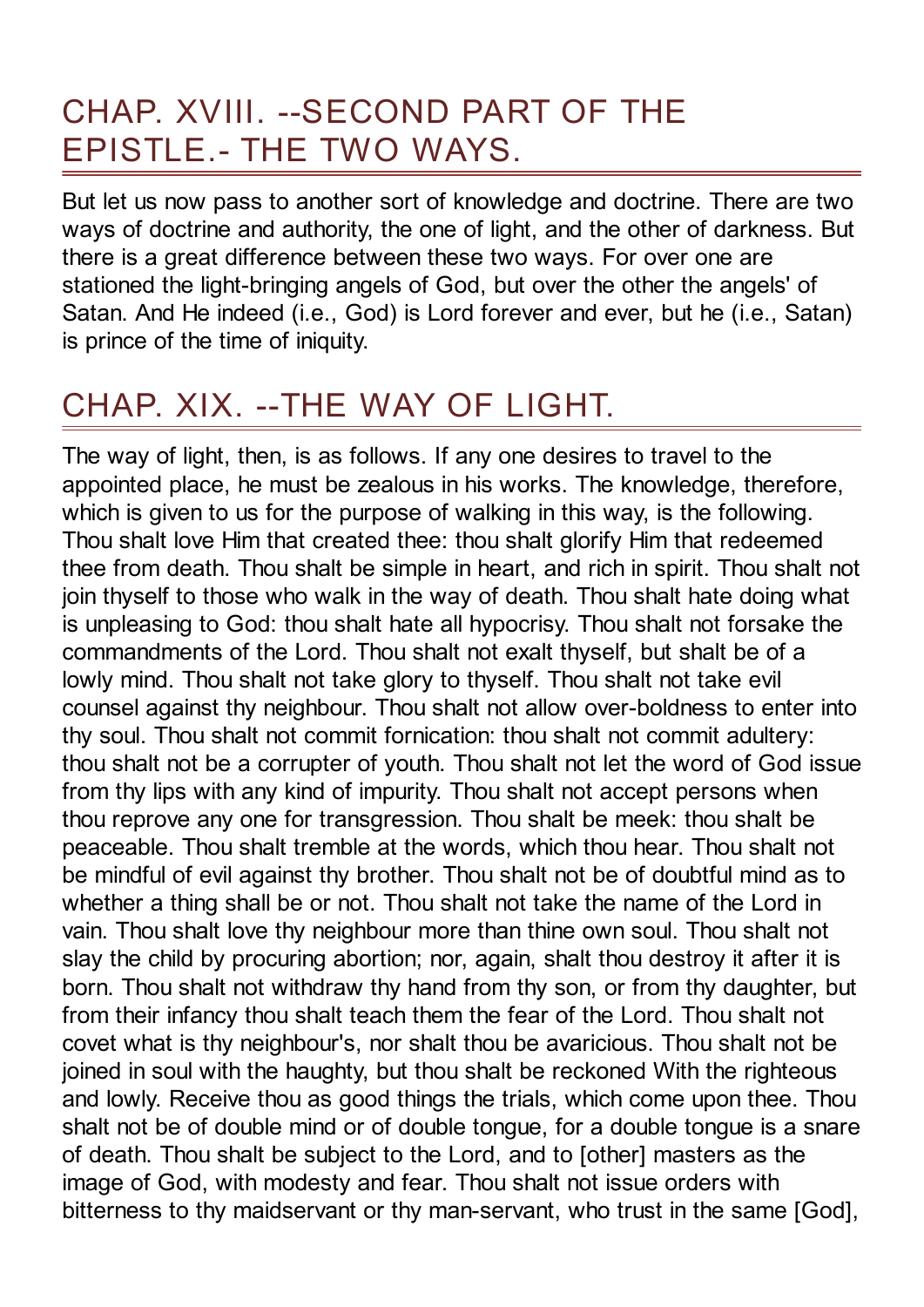lest thou should not reverence that God who is above both; for He came to call men not according to their outward appearance, but according as the Spirit had prepared them. Thou shalt communicate in all things with thy neighbour; thou shalt not call things thine own; for if ye are partakers in common of things which are incorruptible, how much more [should you be] of those things which are corruptible! Thou shalt not be hasty with thy tongue, for the mouth is a snare of death. As far as possible, thou shalt be pure in thy soul. Do not be ready to stretch forth thy hands to take, whilst thou contracted them to give. Thou shalt love, as the apple of thine eye, every one that speaks to thee the word of the Lord. Thou shalt remember the day of judgment, night and day. Thou shalt seek out every day the faces of the saints, either by word examining them, and going to exhort them, and meditating how to save a soul by the word, or by thy hands thou shalt labour for the redemption of thy sins. Thou shalt not hesitate to give, nor murmur when thou give. "Give to every one that asked thee," and thou shalt know who is the good Recompenser of the reward. Thou shalt preserve what thou hast received [in charge], neither adding to it nor taking from it. To the last thou shalt hate the wicked [one]. Thou shalt judge righteously. Thou shalt not make a schism, but thou shalt pacify those that contend by bringing them together. Thou shalt confess thy sins. Thou shalt not go to prayer with an evil conscience. This is the way of light.

# <span id="page-20-0"></span>CHAP. XX. --THE WAY OF DARKNESS.

But the way of darkness is crooked, and full of cursing; for it is the way of eternal death with punishment, in which way are the things that destroy the soul, viz., idolatry, over-confidence, the arrogance of power, hypocrisy, doubleheartedness, adultery, murder, rapine, haughtiness, transgression, deceit, malice, self-sufficiency, poisoning, magic, avarice, want of the fear of God. [In this way, too,] are those who persecute the good, those who hate truth, those who love falsehood, those who know not the reward of righteousness, those who cleave not to that which is good, those who attend not with just judgment to the widow and orphan, those who watch not to the fear of God, [but incline] to wickedness, from whom meekness and patience are far off; persons who love vanity, follow after a reward, pity not the needy, labour not in aid of him who is overcome with toil; who are prone to evil-speaking, who know not Him that made them, who are murderers of children, destroyers of the workmanship of God; who turn away him that is in want, who oppress the afflicted, who are advocates of the rich, who are unjust judges of the poor, and who are in every respect transgressors.